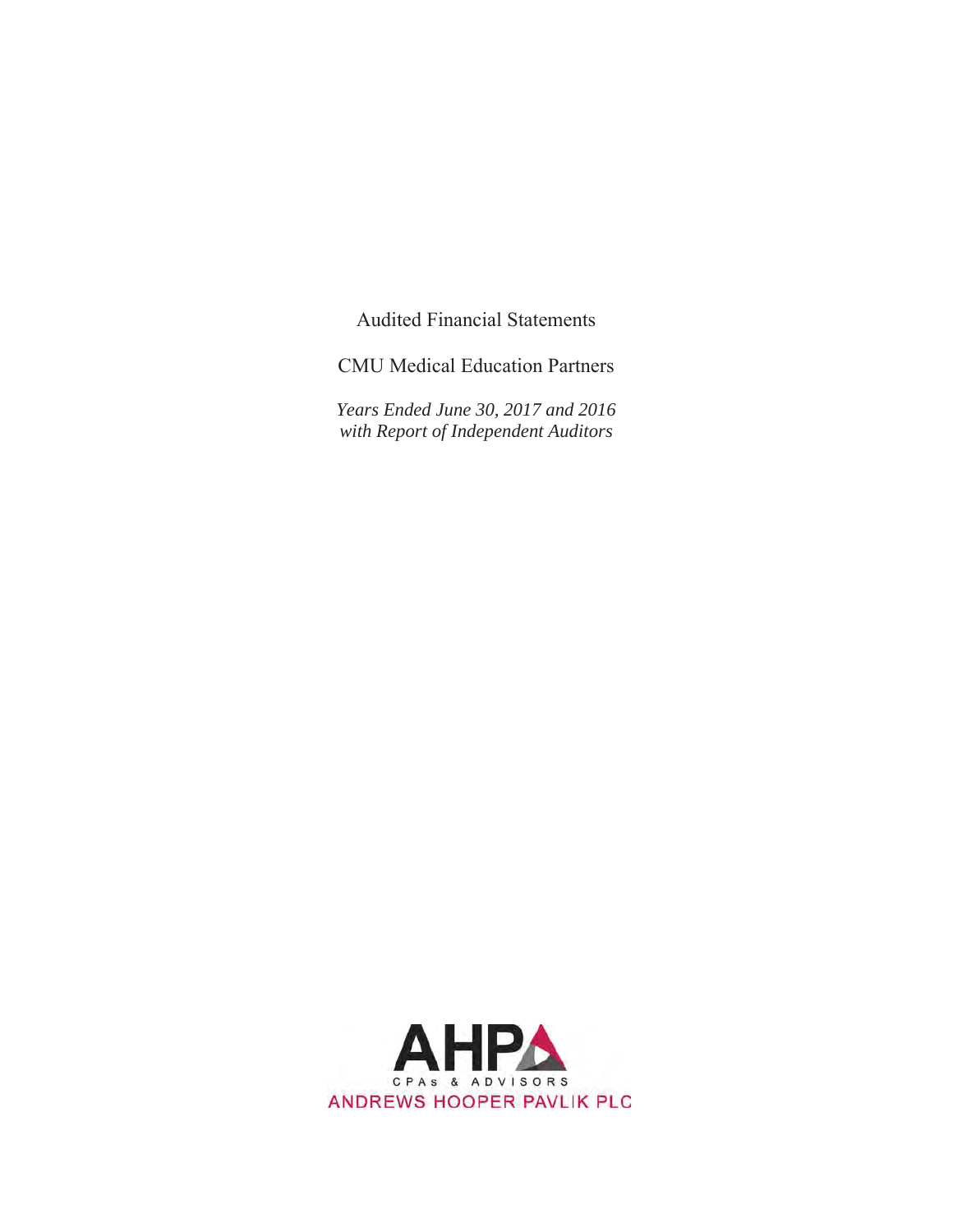# Audited Financial Statements

Years Ended June 30, 2017 and 2016

## **Contents**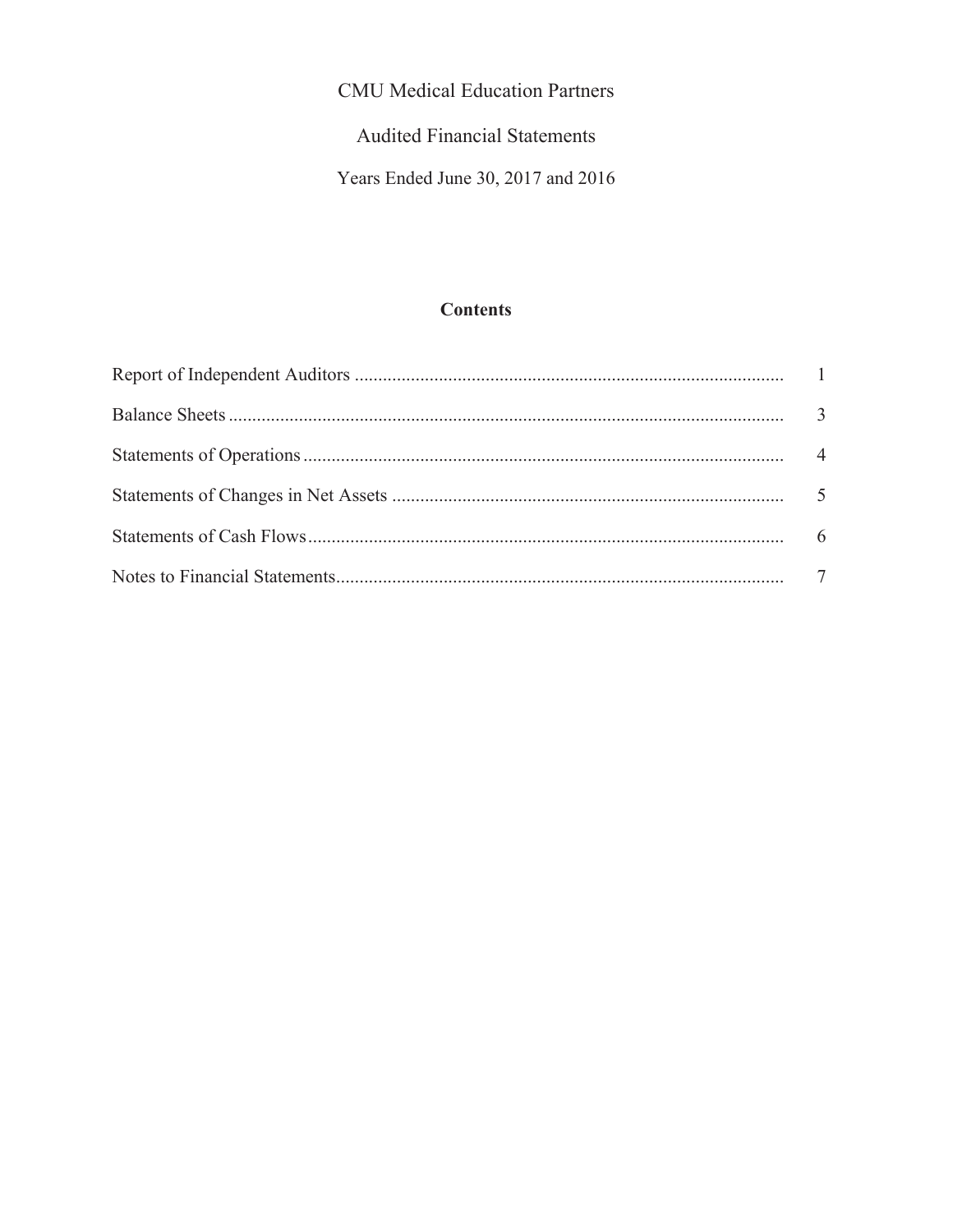

# ANDREWS HOOPER PAVLIK PLC

5300 GRATIOT ROAD | SAGINAW, MI 48638 p: 989.497.5300 | f: 989.497.5353 | www.ahpplc.com

## Report of Independent Auditors

To the Board of Trustees of **CMU Medical Education Partners** 

## **Report on the Financial Statements**

We have audited the accompanying financial statements of Saginaw Cooperative Hospitals Inc. d/b/a CMU Medical Education Partners, which comprise the balance sheets as of June 30, 2017 and 2016, and the related statements of operations, changes in net assets, and cash flows for the years then ended, and the related notes to the financial statements.

## **Management's Responsibility for the Financial Statements**

Management is responsible for the preparation and fair presentation of these financial statements in accordance with accounting principles generally accepted in the United States of America; this includes the design, implementation, and maintenance of internal control relevant to the preparation and fair presentation of financial statements that are free from material misstatement, whether due to fraud or error.

## **Auditors' Responsibility**

Our responsibility is to express an opinion on these financial statements based on our audits. We conducted our audits in accordance with auditing standards generally accepted in the United States of America. Those standards require that we plan and perform the audits to obtain reasonable assurance about whether the financial statements are free of material misstatement.

An audit involves performing procedures to obtain audit evidence about the amounts and disclosures in the financial statements. The procedures selected depend on the auditor's judgment, including the assessment of the risks of material misstatement of the financial statements, whether due to fraud or error. In making those risk assessments, the auditor considers internal control relevant to the entity's preparation and fair presentation of the financial statements in order to design audit procedures that are appropriate in the circumstances, but not for the purpose of expressing an opinion on the effectiveness of the entity's internal control. Accordingly, we express no such opinion. An audit also includes evaluating the appropriateness of accounting policies used and the reasonableness of significant accounting estimates made by management, as well as evaluating the overall presentation of the financial statements.

ANN ARBOR | AUBURN HILLS | BAY CITY | GRAND RAPIDS | GREATER LANSING | MIDLAND | OWOSSO | SAGINAW Andrews Hooper Pavlik PLC is a member of Allinial Global, an association of legally independent firms.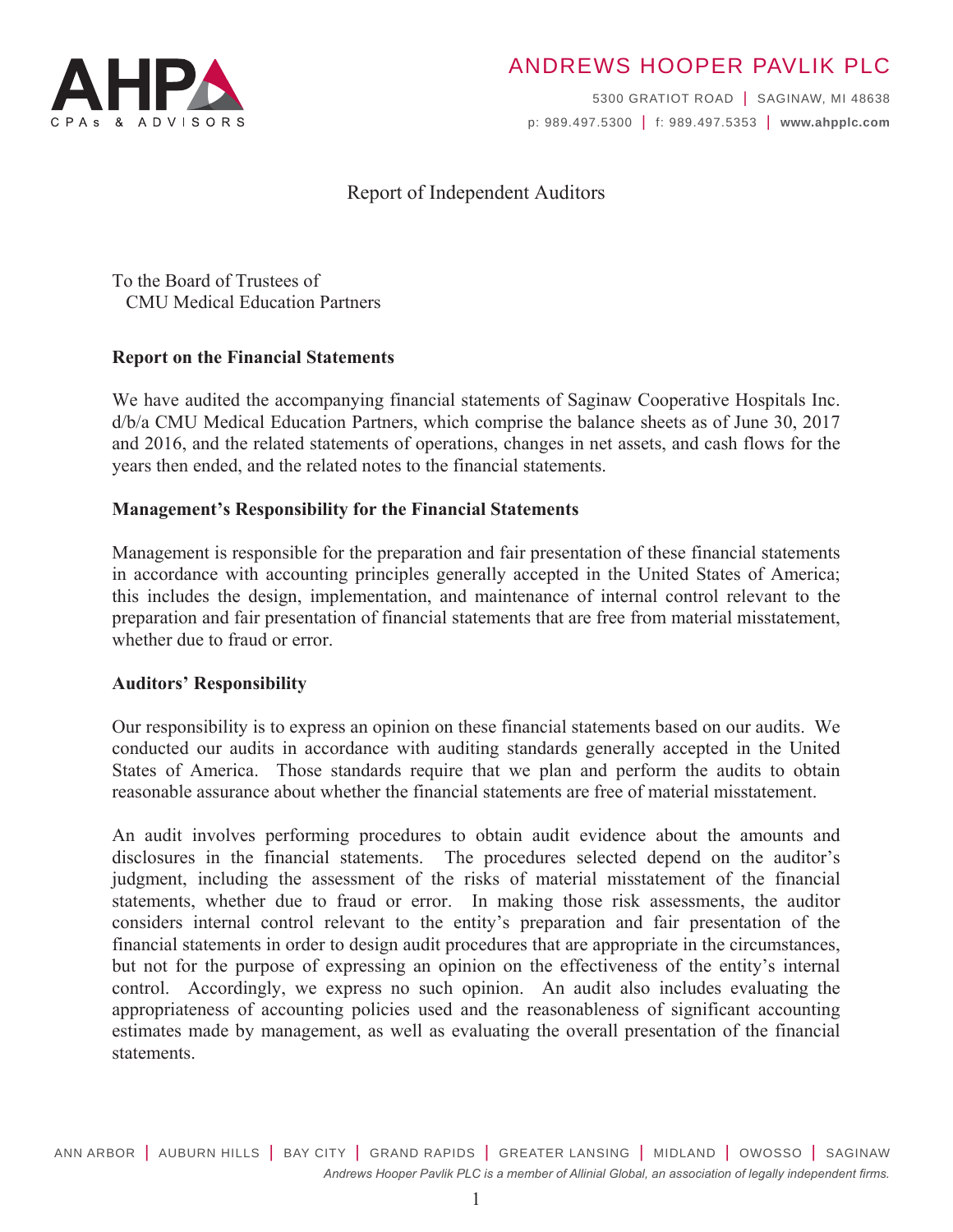We believe that the audit evidence we have obtained is sufficient and appropriate to provide a basis for our audit opinion.

## Opinion

In our opinion, the financial statements referred to above present fairly, in all material respects, the financial position of CMU Medical Education Partners as of June 30, 2017 and 2016, and the statements of its operations, changes in its net assets, and its cash flows for the years then ended in accordance with accounting principles generally accepted in the United States of America.

Andrews Hooper Paulik PLC

Saginaw, Michigan August 8, 2017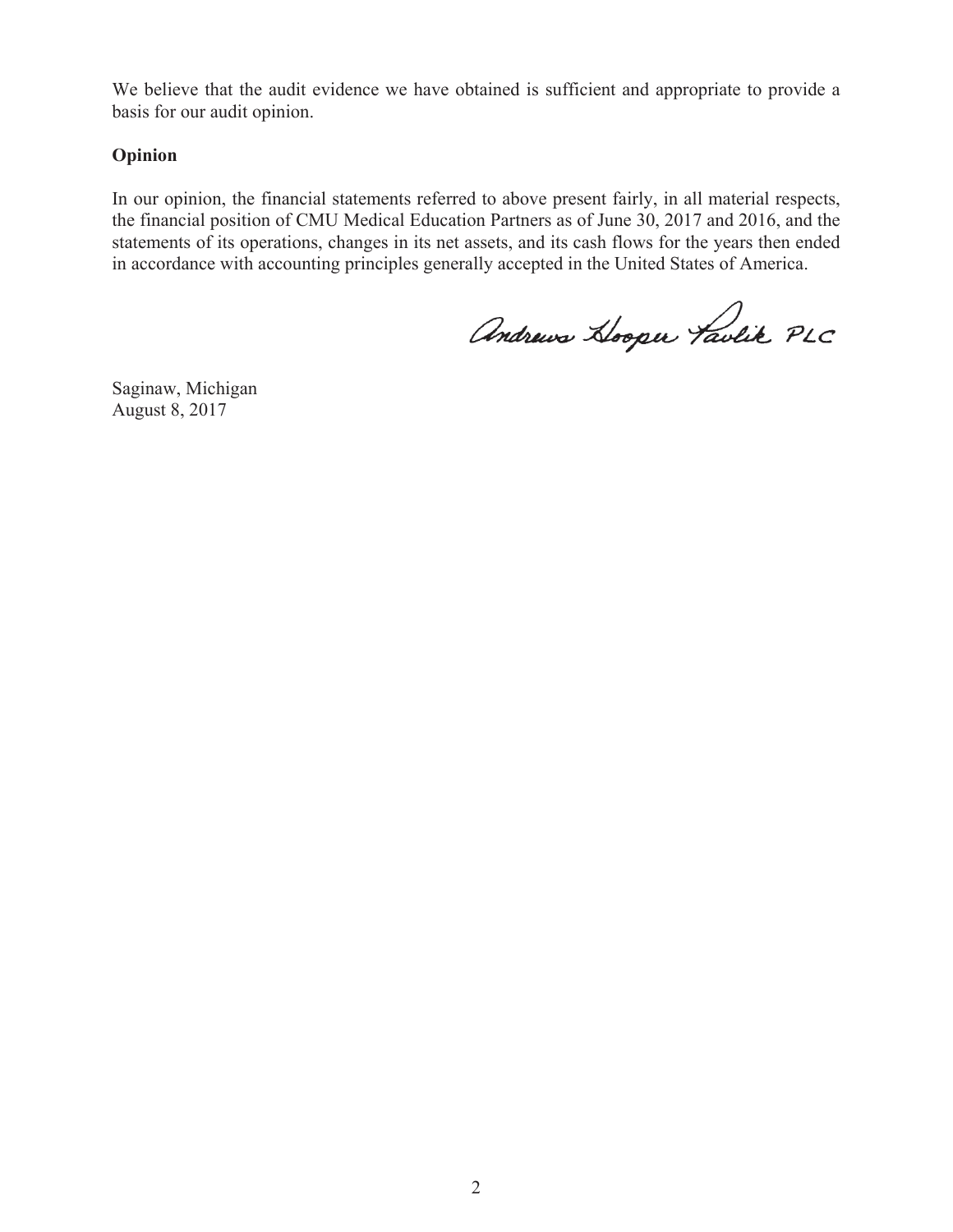# **Balance Sheets**

| 2017<br>2016<br>\$<br>$3,540,114$ \$<br>3,432,850<br>Cash<br>1,453,713<br>Patient accounts receivable, net<br>1,088,016<br>Other receivables<br>935,425<br>536,309<br>Prepaid expenses and other assets<br>643,582<br>755,624<br>Total current assets<br>6,207,137<br>6,178,496<br>By the Board of Trustees<br>121,735<br>148,280<br>Under professional liability funding arrangement - held<br>by the trustee<br>700,336<br>629,842<br>778,122<br>Total assets whose use is limited<br>822,071<br>Medical education funding receivable, less allowance<br>of \$1,038,544 in 2017 and \$1,397,291 in 2016<br>518,695<br>518,695<br>Leasehold improvements, furniture, and equipment, net<br>1,423,709<br>1,771,529<br><b>Total assets</b><br>9,319,432<br>$\mathbb{S}$<br>8,899,022<br>$\mathbf{s}$<br><b>Liabilities and net assets</b><br>Current liabilities:<br>\$<br>Accounts payable<br>452,925 \$<br>787,943<br>Other accrued liabilities<br>34,026<br>34,026<br>1,205,335<br>Payroll and related liabilities<br>1,496,863<br><b>Total current liabilities</b><br>1,983,814<br>2,027,304<br>Estimated professional liability under self-insurance<br>163,892<br>75,900<br>Deferred revenue<br>9,959<br>84,957<br>Payable to CMU<br>270,556<br><b>Total liabilities</b><br>2,330,270<br>2,286,112<br>Unrestricted:<br>Undesignated<br>6,989,162<br>6,593,625<br>19,285<br>Temporarily restricted<br>Total net assets<br>6,989,162<br>6,612,910<br>Total liabilities and net assets<br>9,319,432<br>8,899,022<br>$\mathbf{s}$<br>S |                              | June 30 |  |
|-----------------------------------------------------------------------------------------------------------------------------------------------------------------------------------------------------------------------------------------------------------------------------------------------------------------------------------------------------------------------------------------------------------------------------------------------------------------------------------------------------------------------------------------------------------------------------------------------------------------------------------------------------------------------------------------------------------------------------------------------------------------------------------------------------------------------------------------------------------------------------------------------------------------------------------------------------------------------------------------------------------------------------------------------------------------------------------------------------------------------------------------------------------------------------------------------------------------------------------------------------------------------------------------------------------------------------------------------------------------------------------------------------------------------------------------------------------------------------------------------------------------------------------------|------------------------------|---------|--|
|                                                                                                                                                                                                                                                                                                                                                                                                                                                                                                                                                                                                                                                                                                                                                                                                                                                                                                                                                                                                                                                                                                                                                                                                                                                                                                                                                                                                                                                                                                                                         |                              |         |  |
|                                                                                                                                                                                                                                                                                                                                                                                                                                                                                                                                                                                                                                                                                                                                                                                                                                                                                                                                                                                                                                                                                                                                                                                                                                                                                                                                                                                                                                                                                                                                         | <b>Assets</b>                |         |  |
|                                                                                                                                                                                                                                                                                                                                                                                                                                                                                                                                                                                                                                                                                                                                                                                                                                                                                                                                                                                                                                                                                                                                                                                                                                                                                                                                                                                                                                                                                                                                         | Current assets:              |         |  |
|                                                                                                                                                                                                                                                                                                                                                                                                                                                                                                                                                                                                                                                                                                                                                                                                                                                                                                                                                                                                                                                                                                                                                                                                                                                                                                                                                                                                                                                                                                                                         |                              |         |  |
|                                                                                                                                                                                                                                                                                                                                                                                                                                                                                                                                                                                                                                                                                                                                                                                                                                                                                                                                                                                                                                                                                                                                                                                                                                                                                                                                                                                                                                                                                                                                         |                              |         |  |
|                                                                                                                                                                                                                                                                                                                                                                                                                                                                                                                                                                                                                                                                                                                                                                                                                                                                                                                                                                                                                                                                                                                                                                                                                                                                                                                                                                                                                                                                                                                                         |                              |         |  |
|                                                                                                                                                                                                                                                                                                                                                                                                                                                                                                                                                                                                                                                                                                                                                                                                                                                                                                                                                                                                                                                                                                                                                                                                                                                                                                                                                                                                                                                                                                                                         |                              |         |  |
|                                                                                                                                                                                                                                                                                                                                                                                                                                                                                                                                                                                                                                                                                                                                                                                                                                                                                                                                                                                                                                                                                                                                                                                                                                                                                                                                                                                                                                                                                                                                         |                              |         |  |
|                                                                                                                                                                                                                                                                                                                                                                                                                                                                                                                                                                                                                                                                                                                                                                                                                                                                                                                                                                                                                                                                                                                                                                                                                                                                                                                                                                                                                                                                                                                                         | Assets whose use is limited: |         |  |
|                                                                                                                                                                                                                                                                                                                                                                                                                                                                                                                                                                                                                                                                                                                                                                                                                                                                                                                                                                                                                                                                                                                                                                                                                                                                                                                                                                                                                                                                                                                                         |                              |         |  |
|                                                                                                                                                                                                                                                                                                                                                                                                                                                                                                                                                                                                                                                                                                                                                                                                                                                                                                                                                                                                                                                                                                                                                                                                                                                                                                                                                                                                                                                                                                                                         |                              |         |  |
|                                                                                                                                                                                                                                                                                                                                                                                                                                                                                                                                                                                                                                                                                                                                                                                                                                                                                                                                                                                                                                                                                                                                                                                                                                                                                                                                                                                                                                                                                                                                         |                              |         |  |
|                                                                                                                                                                                                                                                                                                                                                                                                                                                                                                                                                                                                                                                                                                                                                                                                                                                                                                                                                                                                                                                                                                                                                                                                                                                                                                                                                                                                                                                                                                                                         |                              |         |  |
|                                                                                                                                                                                                                                                                                                                                                                                                                                                                                                                                                                                                                                                                                                                                                                                                                                                                                                                                                                                                                                                                                                                                                                                                                                                                                                                                                                                                                                                                                                                                         |                              |         |  |
|                                                                                                                                                                                                                                                                                                                                                                                                                                                                                                                                                                                                                                                                                                                                                                                                                                                                                                                                                                                                                                                                                                                                                                                                                                                                                                                                                                                                                                                                                                                                         |                              |         |  |
|                                                                                                                                                                                                                                                                                                                                                                                                                                                                                                                                                                                                                                                                                                                                                                                                                                                                                                                                                                                                                                                                                                                                                                                                                                                                                                                                                                                                                                                                                                                                         |                              |         |  |
|                                                                                                                                                                                                                                                                                                                                                                                                                                                                                                                                                                                                                                                                                                                                                                                                                                                                                                                                                                                                                                                                                                                                                                                                                                                                                                                                                                                                                                                                                                                                         |                              |         |  |
|                                                                                                                                                                                                                                                                                                                                                                                                                                                                                                                                                                                                                                                                                                                                                                                                                                                                                                                                                                                                                                                                                                                                                                                                                                                                                                                                                                                                                                                                                                                                         |                              |         |  |
|                                                                                                                                                                                                                                                                                                                                                                                                                                                                                                                                                                                                                                                                                                                                                                                                                                                                                                                                                                                                                                                                                                                                                                                                                                                                                                                                                                                                                                                                                                                                         |                              |         |  |
|                                                                                                                                                                                                                                                                                                                                                                                                                                                                                                                                                                                                                                                                                                                                                                                                                                                                                                                                                                                                                                                                                                                                                                                                                                                                                                                                                                                                                                                                                                                                         |                              |         |  |
|                                                                                                                                                                                                                                                                                                                                                                                                                                                                                                                                                                                                                                                                                                                                                                                                                                                                                                                                                                                                                                                                                                                                                                                                                                                                                                                                                                                                                                                                                                                                         |                              |         |  |
|                                                                                                                                                                                                                                                                                                                                                                                                                                                                                                                                                                                                                                                                                                                                                                                                                                                                                                                                                                                                                                                                                                                                                                                                                                                                                                                                                                                                                                                                                                                                         |                              |         |  |
|                                                                                                                                                                                                                                                                                                                                                                                                                                                                                                                                                                                                                                                                                                                                                                                                                                                                                                                                                                                                                                                                                                                                                                                                                                                                                                                                                                                                                                                                                                                                         |                              |         |  |
|                                                                                                                                                                                                                                                                                                                                                                                                                                                                                                                                                                                                                                                                                                                                                                                                                                                                                                                                                                                                                                                                                                                                                                                                                                                                                                                                                                                                                                                                                                                                         |                              |         |  |
|                                                                                                                                                                                                                                                                                                                                                                                                                                                                                                                                                                                                                                                                                                                                                                                                                                                                                                                                                                                                                                                                                                                                                                                                                                                                                                                                                                                                                                                                                                                                         |                              |         |  |
|                                                                                                                                                                                                                                                                                                                                                                                                                                                                                                                                                                                                                                                                                                                                                                                                                                                                                                                                                                                                                                                                                                                                                                                                                                                                                                                                                                                                                                                                                                                                         |                              |         |  |
|                                                                                                                                                                                                                                                                                                                                                                                                                                                                                                                                                                                                                                                                                                                                                                                                                                                                                                                                                                                                                                                                                                                                                                                                                                                                                                                                                                                                                                                                                                                                         |                              |         |  |
|                                                                                                                                                                                                                                                                                                                                                                                                                                                                                                                                                                                                                                                                                                                                                                                                                                                                                                                                                                                                                                                                                                                                                                                                                                                                                                                                                                                                                                                                                                                                         |                              |         |  |
|                                                                                                                                                                                                                                                                                                                                                                                                                                                                                                                                                                                                                                                                                                                                                                                                                                                                                                                                                                                                                                                                                                                                                                                                                                                                                                                                                                                                                                                                                                                                         | Net assets:                  |         |  |
|                                                                                                                                                                                                                                                                                                                                                                                                                                                                                                                                                                                                                                                                                                                                                                                                                                                                                                                                                                                                                                                                                                                                                                                                                                                                                                                                                                                                                                                                                                                                         |                              |         |  |
|                                                                                                                                                                                                                                                                                                                                                                                                                                                                                                                                                                                                                                                                                                                                                                                                                                                                                                                                                                                                                                                                                                                                                                                                                                                                                                                                                                                                                                                                                                                                         |                              |         |  |
|                                                                                                                                                                                                                                                                                                                                                                                                                                                                                                                                                                                                                                                                                                                                                                                                                                                                                                                                                                                                                                                                                                                                                                                                                                                                                                                                                                                                                                                                                                                                         |                              |         |  |
|                                                                                                                                                                                                                                                                                                                                                                                                                                                                                                                                                                                                                                                                                                                                                                                                                                                                                                                                                                                                                                                                                                                                                                                                                                                                                                                                                                                                                                                                                                                                         |                              |         |  |
|                                                                                                                                                                                                                                                                                                                                                                                                                                                                                                                                                                                                                                                                                                                                                                                                                                                                                                                                                                                                                                                                                                                                                                                                                                                                                                                                                                                                                                                                                                                                         |                              |         |  |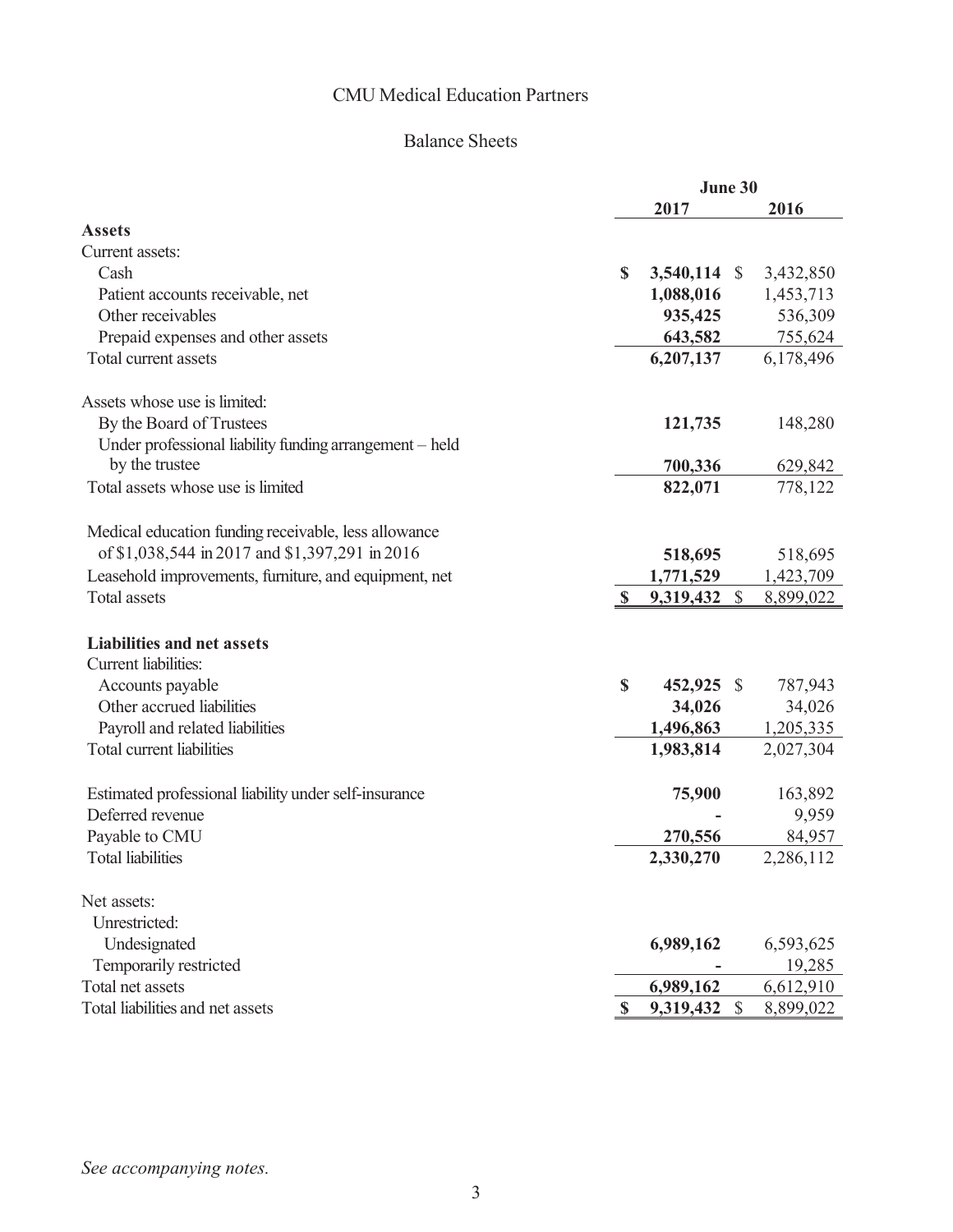# Statements of Operations

|                                                                | <b>Year Ended June 30</b> |                 |              |            |
|----------------------------------------------------------------|---------------------------|-----------------|--------------|------------|
|                                                                |                           | 2017            |              | 2016       |
| Unrestricted revenues and other support:                       |                           |                 |              |            |
| Member hospitals                                               | $\mathbf S$               | $16,075,308$ \$ |              | 15,492,619 |
| Net patient service revenue                                    |                           | 11,408,467      |              | 9,674,146  |
| Interest income                                                |                           | 90              |              | 363        |
| Professional liability fund                                    |                           | 28,682          |              | 13,562     |
| Contracts and other revenue                                    |                           | 8,531,210       |              | 7,482,410  |
| Total unrestricted revenues and other support                  |                           | 36,043,757      |              | 32,663,100 |
| Operating expenses:                                            |                           |                 |              |            |
| Salaries, wages, and payroll taxes                             |                           | 22,824,783      |              | 20,835,945 |
| <b>Employee benefits</b>                                       |                           | 4,425,495       |              | 3,114,883  |
| Recruiting                                                     |                           | 453,858         |              | 284,431    |
| Facility and equipment                                         |                           | 1,496,426       |              | 1,457,804  |
| Consumable supplies                                            |                           | 617,883         |              | 500,796    |
| Educational supplies and services                              |                           | 544,722         |              | 528,257    |
| Consulting and contractual services                            |                           | 2,170,606       |              | 2,370,705  |
| Communications                                                 |                           | 291,857         |              | 198,683    |
| Educational conferences and travel                             |                           | 721,348         |              | 680,732    |
| Grant expenses                                                 |                           | 556,443         |              | 470,511    |
| Other expenses                                                 |                           | 132,015         |              | 120,342    |
| Contribution to CMU Endowment Foundation                       |                           |                 |              | 1,000,000  |
| Professional liability insurance expense                       |                           | 654,430         |              | 689,829    |
| Depreciation                                                   |                           | 319,926         |              | 258,828    |
| Provision for bad debts                                        |                           | 473,504         |              | 354,936    |
| Professional liability expense                                 |                           | 28,535          |              | 10,031     |
| Total operating expenses                                       |                           | 35,711,831      |              | 32,876,713 |
| Unrestricted revenues and other support over (under)           |                           |                 |              |            |
| operating expenses                                             |                           | 331,926         |              | (213, 613) |
| Net unrealized gain (loss) on investments whose use is limited |                           | 44,326          |              | (7,088)    |
| Net assets released from restrictions                          |                           | 19,285          |              |            |
| Increase (decrease) in unrestricted net assets                 | S                         | 395,537         | $\mathbb{S}$ | (220, 701) |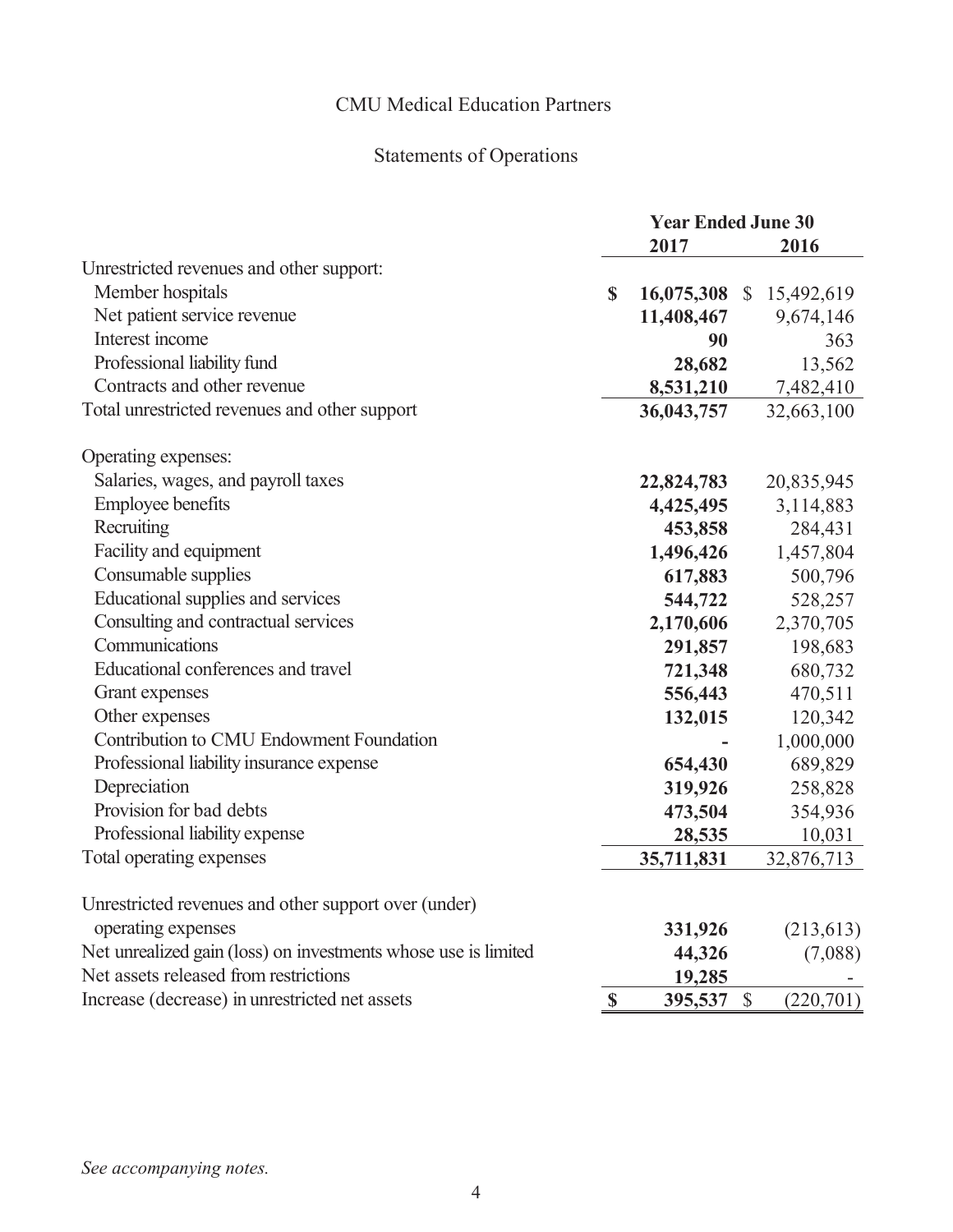# Statements of Changes in Net Assets

|                                       |                        | <b>Unrestricted Net Assets</b> |                     |                    |                            |
|---------------------------------------|------------------------|--------------------------------|---------------------|--------------------|----------------------------|
|                                       | <b>Designated</b>      |                                |                     |                    |                            |
|                                       | for                    |                                | <b>Total</b>        |                    |                            |
|                                       | <b>Professional</b>    |                                | <b>Unrestricted</b> | <b>Temporarily</b> |                            |
|                                       | <b>Liability</b>       | Undesignated                   | <b>Net Assets</b>   | <b>Restricted</b>  | <b>Total</b>               |
| Net assets (deficit) at June 30, 2015 | $(3,483,126)$ \$<br>S. | 10,297,452 \$                  | 6,814,326 \$        | 19,285             | 6,833,611<br>$\mathbb{S}$  |
| Release of designation                | 3,483,126              | (3,483,126)                    |                     |                    |                            |
| Revenues under expenses               |                        | (213, 613)                     | (213, 613)          |                    | (213, 613)                 |
| Net unrealized loss                   |                        | (7,088)                        | (7,088)             |                    | (7,088)                    |
| Net assets at June 30, 2016           | -                      | 6,593,625                      | 6,593,625           | 19,285             | 6,612,910                  |
| Release of restriction                |                        | 19,285                         | 19,285              | (19, 285)          |                            |
| Revenues over expenses                |                        | 331,926                        | 331,926             | Ξ.                 | 331,926                    |
| Net unrealized gain                   |                        | 44,326                         | 44,326              |                    | 44,326                     |
| Net assets at June 30, 2017           | \$<br>$\sim$           | 6,989,162<br>\$                | 6,989,162 \$<br>S   | $\blacksquare$     | 6,989,162<br><sup>\$</sup> |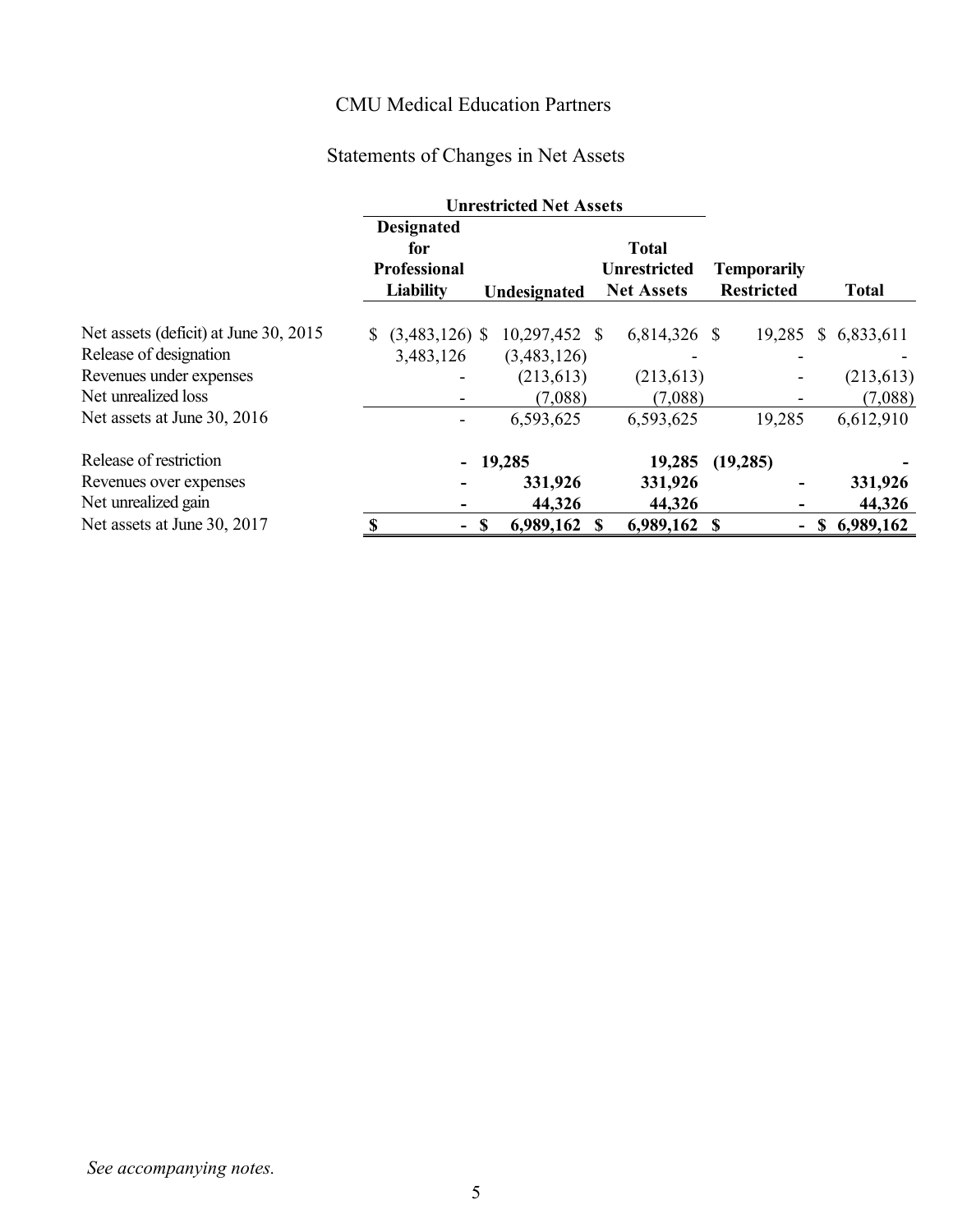# **Statements of Cash Flows**

|                                                               | <b>Year Ended June 30</b> |                             |             |
|---------------------------------------------------------------|---------------------------|-----------------------------|-------------|
|                                                               |                           | 2017                        | 2016        |
| <b>Operating activities</b>                                   |                           |                             |             |
| Net change in unrestricted net assets                         | $\mathbf S$               | 395,537 \$                  | (220,701)   |
| Adjustments to reconcile net change in unrestricted           |                           |                             |             |
| net assets to net cash from operating activities:             |                           |                             |             |
| Depreciation                                                  |                           | 319,926                     | 258,828     |
| Net loss on disposal of leasehold improvements,               |                           |                             |             |
| furniture, and equipment                                      |                           | 490                         | 655         |
| Net unrealized loss (gain) on investments                     |                           | (44, 326)                   | 7,088       |
| Release from restriction                                      |                           | (19, 285)                   |             |
| Change in assets and liabilities:                             |                           |                             |             |
| Patient accounts receivable                                   |                           | 365,697                     | (653, 764)  |
| Other receivables                                             |                           | (399, 116)                  | 364,477     |
| Prepaid expenses and other assets                             |                           | 112,042                     | 23,891      |
| Accounts payable                                              |                           | (335, 018)                  | 47,608      |
| Other accrued liabilities and payroll and related liabilities |                           | 291,528                     | 49,307      |
| Estimated professional liability under self-insurance         |                           | (87,992)                    | (82, 224)   |
| Deferred revenue                                              |                           | (9,959)                     | (62, 785)   |
| Net cash from operating activities                            |                           | 589,524                     | (267, 620)  |
| <b>Investing activities</b>                                   |                           |                             |             |
| Purchases of leasehold improvements, furniture, and equipment |                           | (668, 236)                  | (757, 994)  |
| Change in Board restricted funds                              |                           | 26,545                      | (18,297)    |
| Change in funds held by the trustee                           |                           | (26, 168)                   | (10, 721)   |
| Net cash from investing activities                            |                           | (667, 859)                  | (787, 012)  |
| <b>Financing activities</b>                                   |                           |                             |             |
| Change in payable to CMU                                      |                           | 185,599                     | (208, 763)  |
| Net cash from financing activities                            |                           | 185,599                     | (208, 763)  |
| Net change in cash and cash equivalents                       |                           | 107,264                     | (1,263,395) |
| Cash at beginning of period                                   |                           | 3,432,850                   | 4,696,245   |
| Cash at end of period                                         |                           | $\mathbb{S}$<br>\$3,540,114 | 3,432,850   |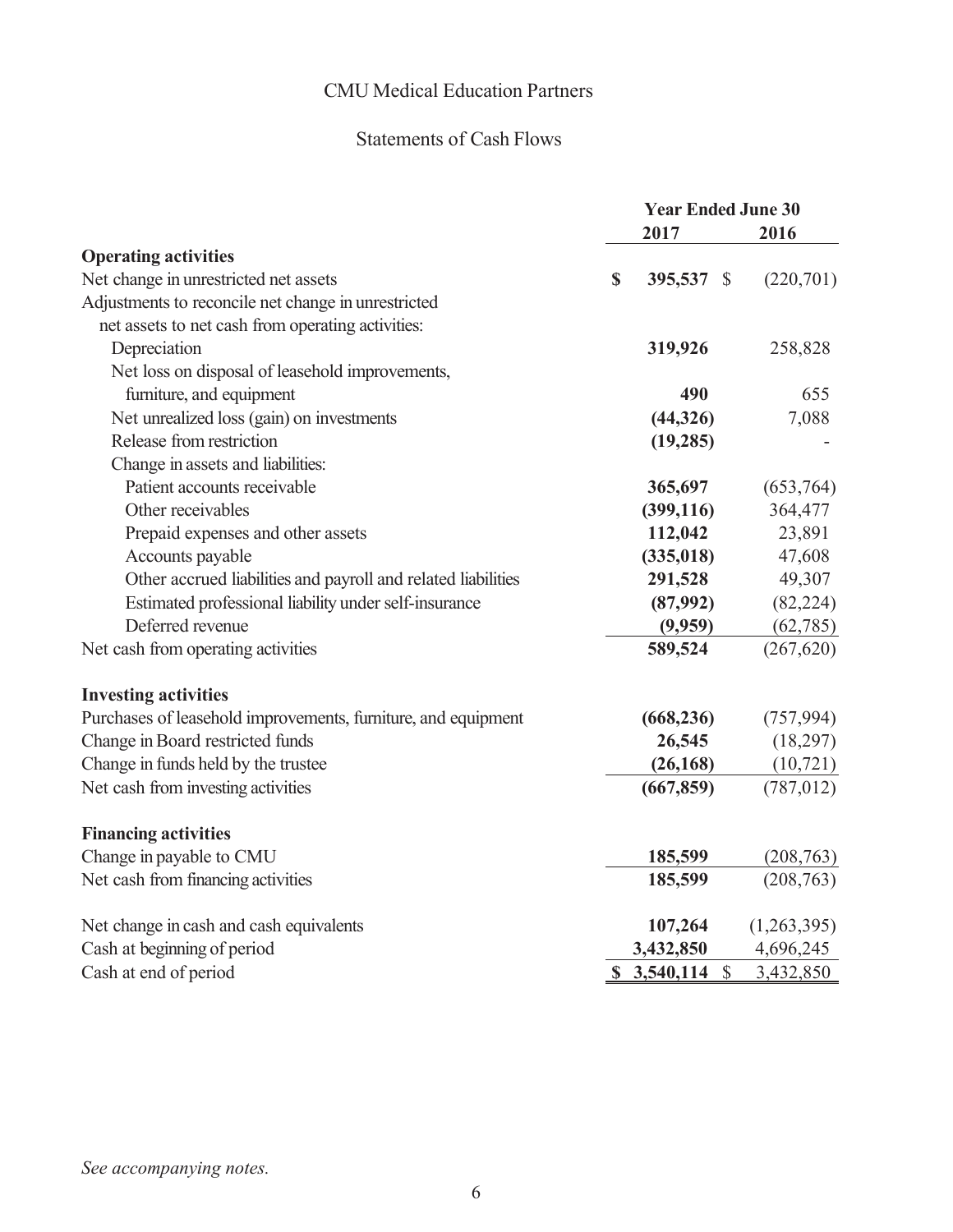## Notes to Financial Statements

June 30, 2017

## **1. Summary of Accounting Policies**

## **Organization and Nature of Operations**

Saginaw Cooperative Hospitals, Inc. (Corporation), d/b/a CMU Medical Education Partners is a Michigan nonprofit corporation located in Saginaw, Michigan. The Corporation was incorporated in Michigan in 1968 and is a tax-exempt organization pursuant to  $\S501(c)(3)$  of the Internal Revenue Code. The Corporation is organized on a non-stock membership basis. Effective January 1, 2011 the Corporation is subject to a Members' Agreement that provides Central Health Advancement Solutions (CHAS) with a 90% membership interest in CMU Medical Education Partners (CMU Partners); St. Mary's of Michigan (St. Mary's) with a 5% membership interest; and Covenant Medical Center, Inc. (Covenant) with a 5% membership interest. All members are entitled to vote on any matter reserved to them in accordance with their membership interests. CHAS is a Michigan nonprofit corporation organized on a non-stock membership basis. The sole member of CHAS is the Board of Trustees of Central Michigan University.

The purpose of the Corporation is to integrate medical education, research, and service primarily for the training of medical residents and other medical related personnel. The two member hospitals, Covenant and St. Mary's, both of Saginaw, have provided greater than 50 percent of the total support of the Corporation. The Corporation operates under a Master Affiliation Agreement (Agreement) between the Corporation, St. Mary's, and Covenant. The Agreement was effective July 1, 2010 and expired June 30, 2013 and has continued on a month-to-month basis until a new agreement can be reached. This agreement covers the operation and funding of the Corporation's medical residency program as it relates to training the hospitals' medical residents.

## **Cash and Cash Equivalents**

For purposes of the statements of cash flows, cash and cash equivalents consists of savings and checking account balances.

## **Use of Estimates**

The preparation of financial statements in conformity with accounting principles generally accepted in the United States of America requires management to make estimates and assumptions that affect the amounts reported in the financial statements and accompanying notes. Actual results could differ from those estimates.

## **Basis of Accounting and Presentation**

The financial statements of the Corporation have been prepared on the accrual basis of accounting in accordance with accounting principles generally accepted in the United States of America.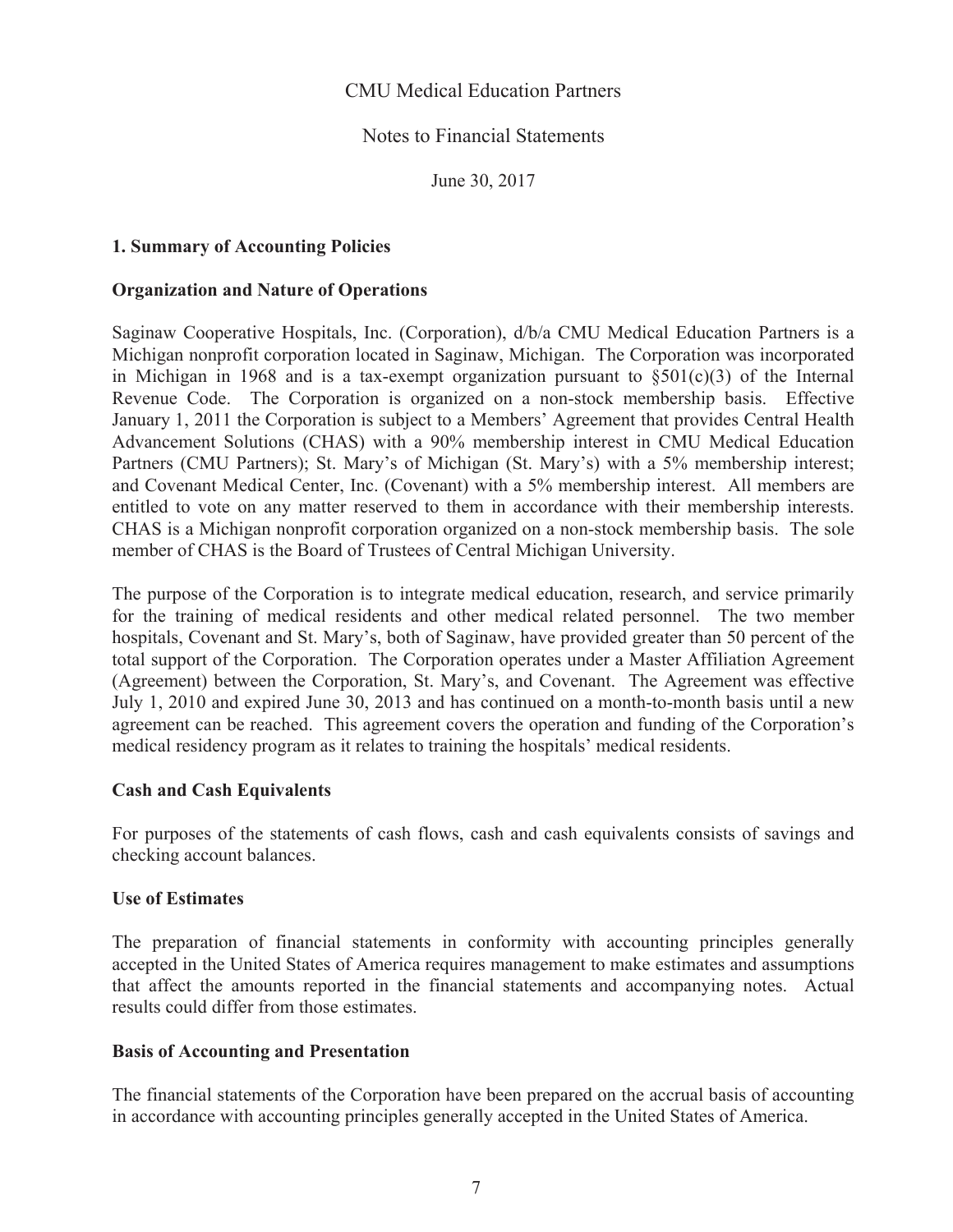## **Notes to Financial Statements**

June 30, 2017

## **1. Summary of Accounting Policies (continued)**

## **Designated Unrestricted Net Assets**

Designated unrestricted net assets represent amounts that have been contributed by the member hospitals and the accumulated earnings from investment of those amounts for the purpose of selffunding medical malpractice insurance at the Corporation.

## **Temporarily Restricted Net Assets**

Temporarily restricted net assets consist of grant funds received from outside sources that carry restrictions as to how they are to be spent.

## **Donor-Restricted Gifts**

Unconditional promises to give cash and other assets to the Corporation are reported at fair value at the date the promise is received. Conditional promises to give and indications of intentions to give are reported at fair value at the date the gift is received. Gifts are reported as either temporarily or permanently restricted support if they are received with donor stipulations that limit the use of the contributions. When a donor restriction expires, temporarily restricted net assets are reclassified as unrestricted net assets and reported in the statement of operations as net assets released from restrictions. Donor-restricted contributions whose restrictions are met within the same year as received are reported as unrestricted contributions in the accompanying financial statements. There were no permanently restricted net assets at June 30, 2017 or 2016.

## **Fair Value Measurements**

Fair value is the exchange price that would be received for an asset or paid to transfer a liability (exit price) in the principal or most advantageous market for the asset or liability in an orderly transaction between market participants on the measurement date. There are three levels of inputs that may be used to measure fair values:

Level  $1$  – Quoted prices (unadjusted) for identical assets or liabilities in active markets that the entity has the ability to access as of the measurement date.

Level  $2$  – Significant other observable inputs other than Level 1 prices such as quoted prices for similar assets or liabilities; quoted prices in markets that are not active; or other inputs that are observable or can be corroborated by observable market data.

Level 3 – Significant unobservable inputs that reflect a company's own assumptions about the assumptions that market participants would use in pricing an asset or liability.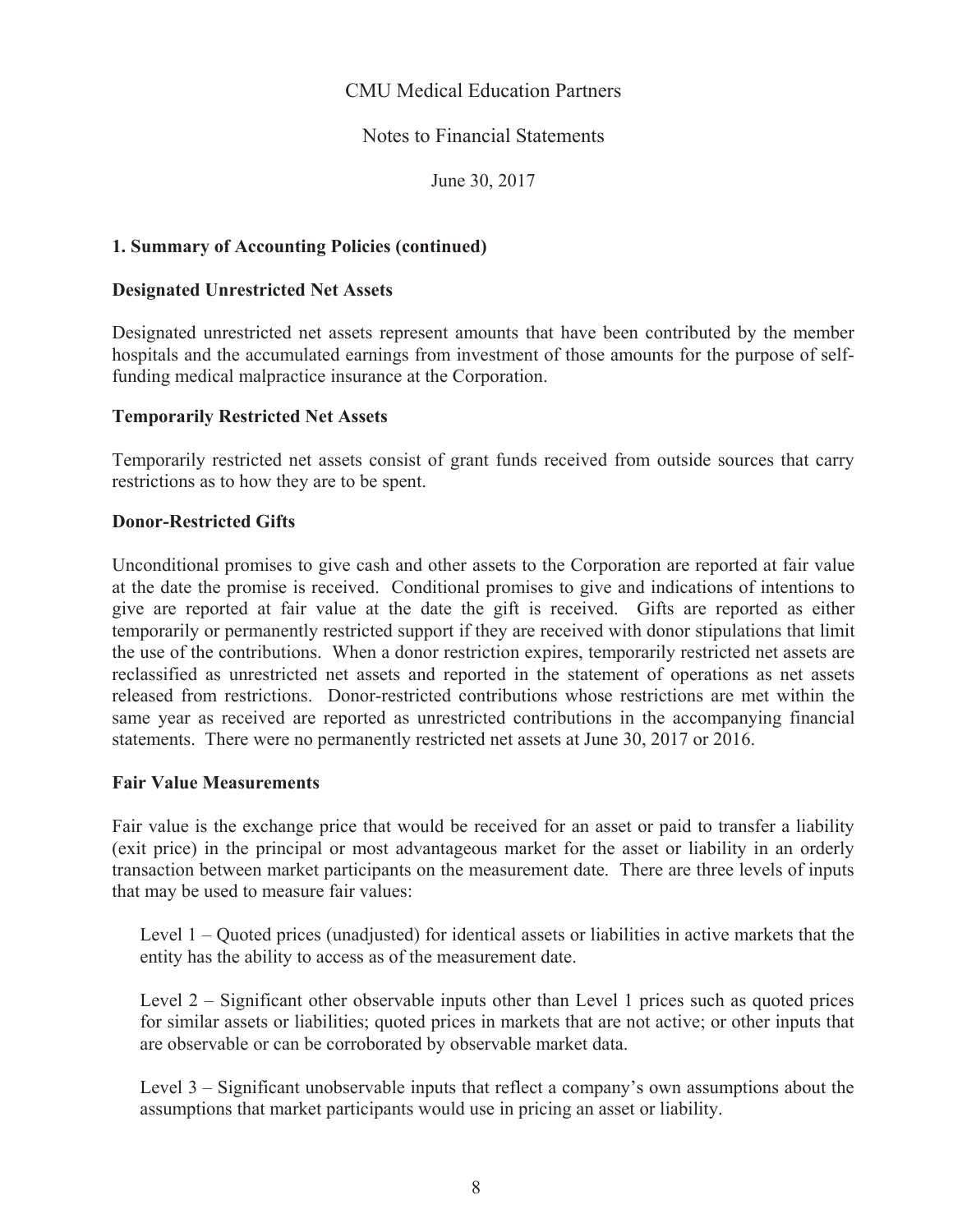## **Notes to Financial Statements**

June 30, 2017

## **1. Summary of Accounting Policies (continued)**

## **Fair Value Measurements (continued)**

In determining the appropriate levels, the Corporation performs a detailed analysis of the assets and liabilities. At each reporting period, all assets and liabilities for which the fair value measurement is based on significant unobservable inputs are classified as Level 3.

For the fiscal year ended June 30, 2017, the application of valuation techniques applied to similar assets and liabilities has been consistent.

#### **Investments**

Investments in equity securities with readily determinable fair values and all investments in debt securities are measured at fair value based on quoted market prices as of the balance sheet date. Investment income or loss (including realized gains and losses on investments, interest, and dividends) is included in revenues and other support over (under) operating expenses unless the income or loss is restricted by donor or law. Unrealized gains and losses on investments are excluded from revenues and other support over (under) operating expenses unless the investments are trading securities.

## **Assets Whose Use is Limited**

Assets whose use is limited primarily include investments held by trustees under indenture agreements and designated assets set aside by the Board of Trustees for specific purposes, over which the Board retains control and may at its discretion subsequently use for other purposes.

## **Revenues and Other Support Over (Under) Operating Expenses**

The statements of operations include revenues and other support over (under) operating expenses. Changes in unrestricted net assets, which are excluded from revenues and other support over (under) operating expenses, include unrealized gains and losses on investments whose use is limited.

## **Deposits with Financial Institutions**

The Corporation maintains interest-bearing deposits, with a bank located in Saginaw, Michigan, which are recorded in the financial statements as cash and funds held by the trustee. At year end and at times during the year, the Corporation had balances in these accounts that exceeded federal deposit insurance limits.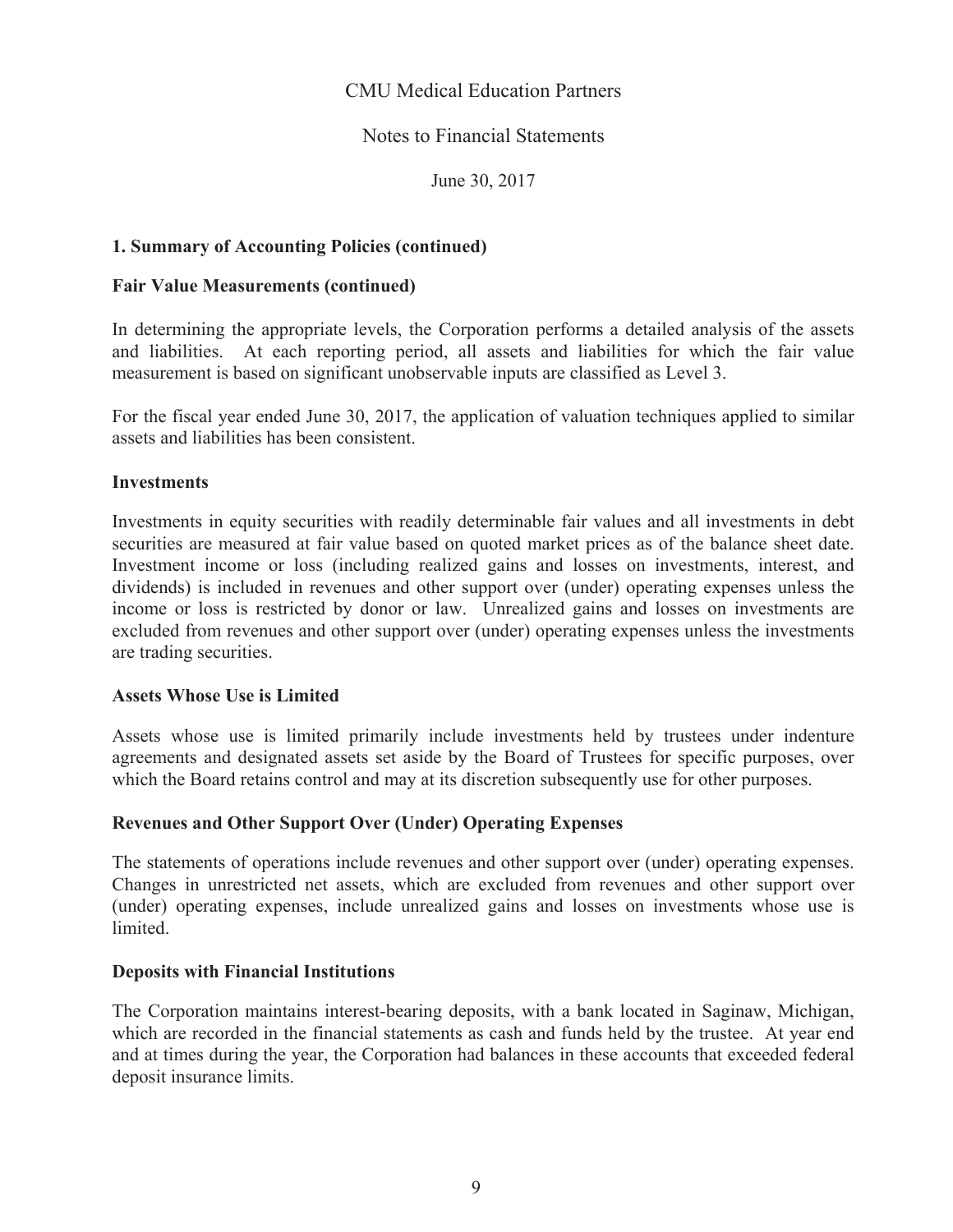## **Notes to Financial Statements**

June 30, 2017

## **1. Summary of Accounting Policies (continued)**

## **Significant Concentrations of Credit Risk**

Financial instruments which potentially subject the Corporation to concentrations of credit risk consist principally of cash and investments included in assets whose use is limited. The Corporation invests temporary cash in money market securities in various banks, commercial paper of industrial and other companies with high credit ratings, and securities backed by the United States Government. The Corporation holds the majority of its investments in equity and fixed income mutual funds. Included in investments are nine equity mutual funds and six fixed income mutual funds that represent 98% of total investments at June 30, 2017 and nine equity mutual funds and six fixed income mutual funds that represent 97% of total investments at June 30, 2016.

## **Leasehold Improvements, Furniture, and Equipment**

Leasehold improvements, furniture, and equipment are stated at cost. Leasehold improvements, furniture, and equipment purchases in excess of \$500 are depreciated over their estimated useful lives using the straight-line method. Assets under capital lease obligations are amortized on the straight-line method over the estimated useful lives of the related assets. Such amortization is included in depreciation in the financial statements.

## **Net Patient Service Revenue and Patient Accounts Receivable**

Patient service revenue is recorded when patient services are performed. The Corporation has agreements with third-party payors that provide for reimbursements to the Corporation at amounts different from its established rates. Contractual adjustments under third-party reimbursement programs represent the difference between the Corporation's established rates for services and amounts reimbursed by third-party payors.

Patient accounts receivable are recorded when patient services are performed. Patient accounts receivable are recorded at the Corporation's established rates with contractual adjustments, charity allowances, policy discounts, and the provision for uncollectible accounts deducted to arrive at net patient accounts receivable. The Corporation pursues collection of all past due accounts. Accounts are written off when they are deemed uncollectible.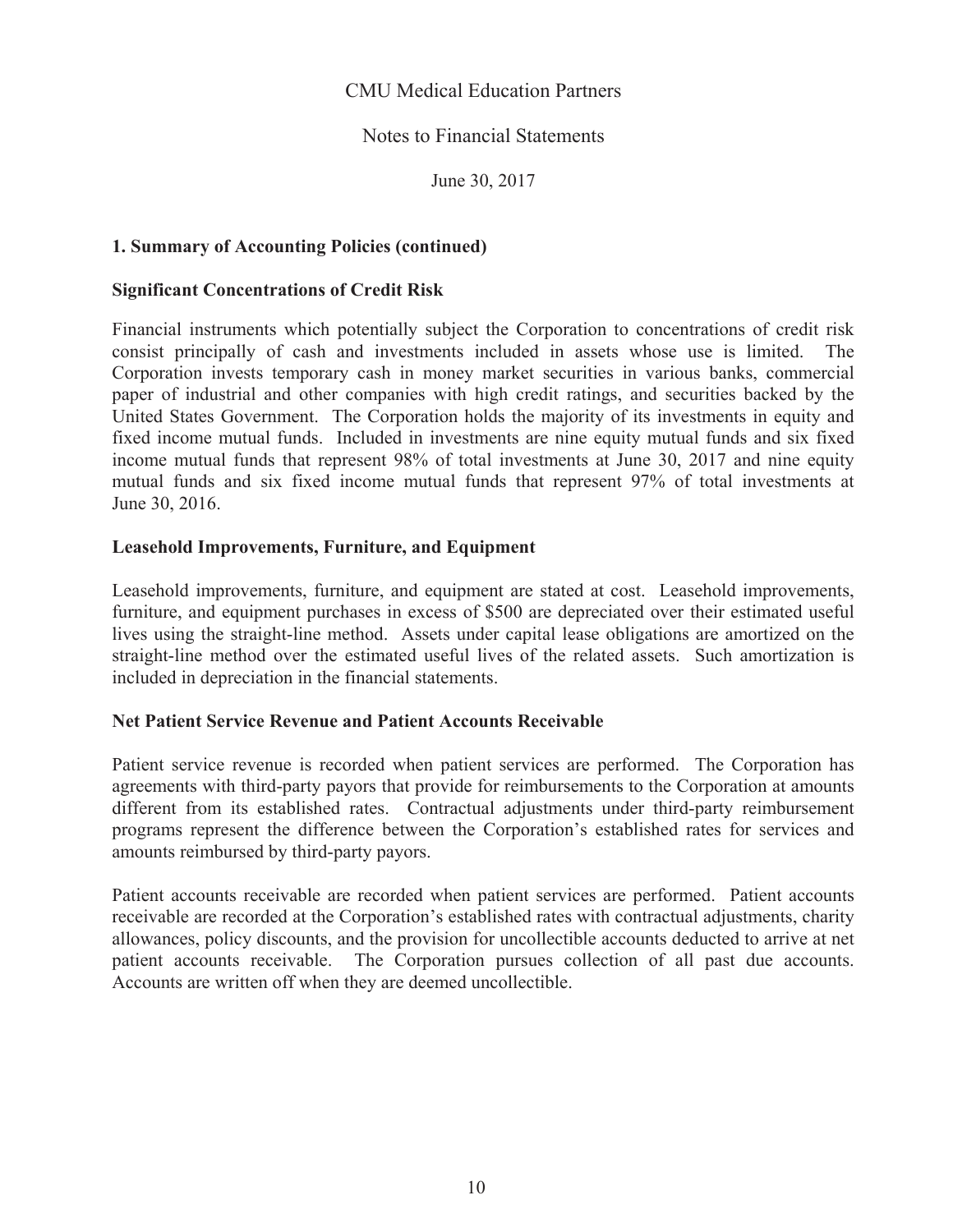## **Notes to Financial Statements**

June 30, 2017

## **1. Summary of Accounting Policies (continued)**

## **Net Patient Service Revenue and Patient Accounts Receivable (continued)**

The Corporation grants credit without collateral to its patients, most of whom are local residents and are insured under third-party payor agreements. Significant concentrations of accounts receivable at June 30, 2017 include Medicare (16.5%), Blue Cross (8.6%), Medicaid (28.0%), and other commercial insurers and self-pay (46.9%). Significant concentrations of accounts receivable at June 30, 2016 include Medicare  $(23.1\%)$ , Blue Cross  $(10.2\%)$ , Medicaid  $(25.1\%)$ , and other commercial insurers and self-pay (41.6%).

The allowance is calculated as a percentage of outstanding receivable balances for patient pay receivables and commercial insurance receivables. Percentages have been developed based on The allowance is increased by the provision charged to historical collection information. operations and reduced by charge-offs.

## **Estimated Professional Liability**

The provision for estimated self-insured medical malpractice claims is actuarially determined and includes estimates of the costs for both reported claims and claims incurred but not reported.

## **Advertising**

The Corporation expenses advertising costs as incurred. Advertising costs were approximately \$34,000 for the year ended June 30, 2017 and \$22,000 for the year ended June 30, 2016.

## **Subsequent Events**

Subsequent events have been evaluated through August 8, 2017 as part of the annual audit of the Corporation's financial statements. This is also the date the financial statements were available to be issued.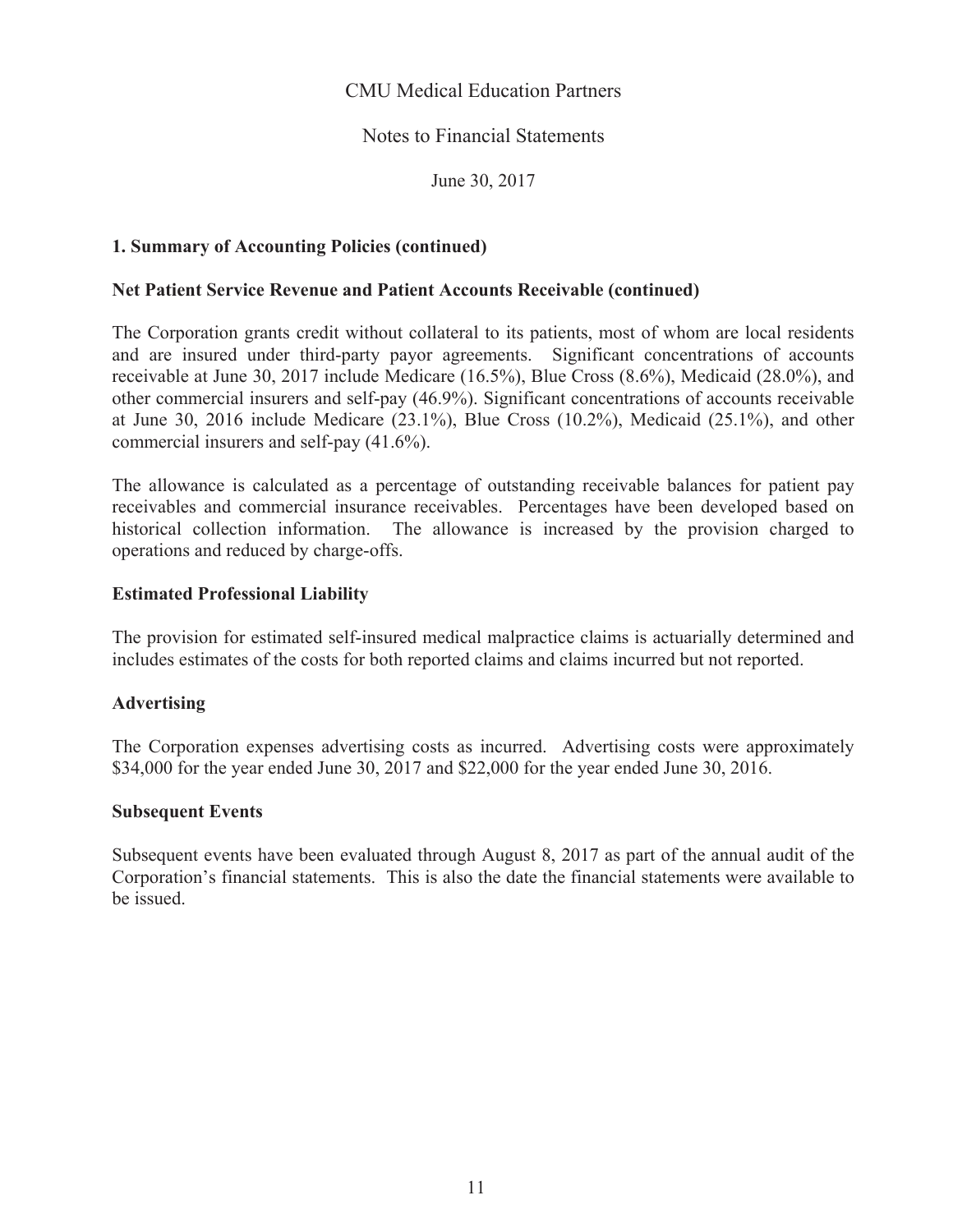# **Notes to Financial Statements**

June 30, 2017

## 2. Patient Accounts Receivable

The detail of patient accounts receivable is as follows:

|                                     |                | June 30, 2017    |               | June 30, 2016           |
|-------------------------------------|----------------|------------------|---------------|-------------------------|
|                                     | <b>Patient</b> | <b>Insurance</b> | <b>Total</b>  | <b>Total</b>            |
| <b>Family Practice Department</b>   | 66,690<br>S.   | 187,394<br>S     | 254,084<br>\$ | $\mathbb{S}$<br>463,171 |
| <b>OB/GYN</b> Department            | 94,893         | 877,409          | 972,302       | 488,222                 |
| <b>Internal Medicine Department</b> | 29,563         | 208,563          | 238,126       | 281,499                 |
| <b>Pediatrics Department</b>        | 57,820         | 154,011          | 211,831       | 309,659                 |
| <b>Surgery Department</b>           | 203,950        | 801,320          | 1,005,270     | 2,031,269               |
| <b>Psychiatry Department</b>        | 4,043          | 48,890           | 52,933        | 124,343                 |
| Geriatrics Home Care                | 906            | 34,961           | 35,867        | 99,528                  |
|                                     | 457,865        | 2,312,548        | 2,770,413     | 3,797,691               |
| Less:                               |                |                  |               |                         |
| Contractual allowances              |                | 1,417,385        | 1,417,385     | 2,128,407               |
| Allowance for doubtful accounts     | 265,012        |                  | 265,012       | 215,571                 |
| Net patient accounts receivable     | \$192,853      | 895,163<br>S     | \$1,088,016   | \$1,453,713             |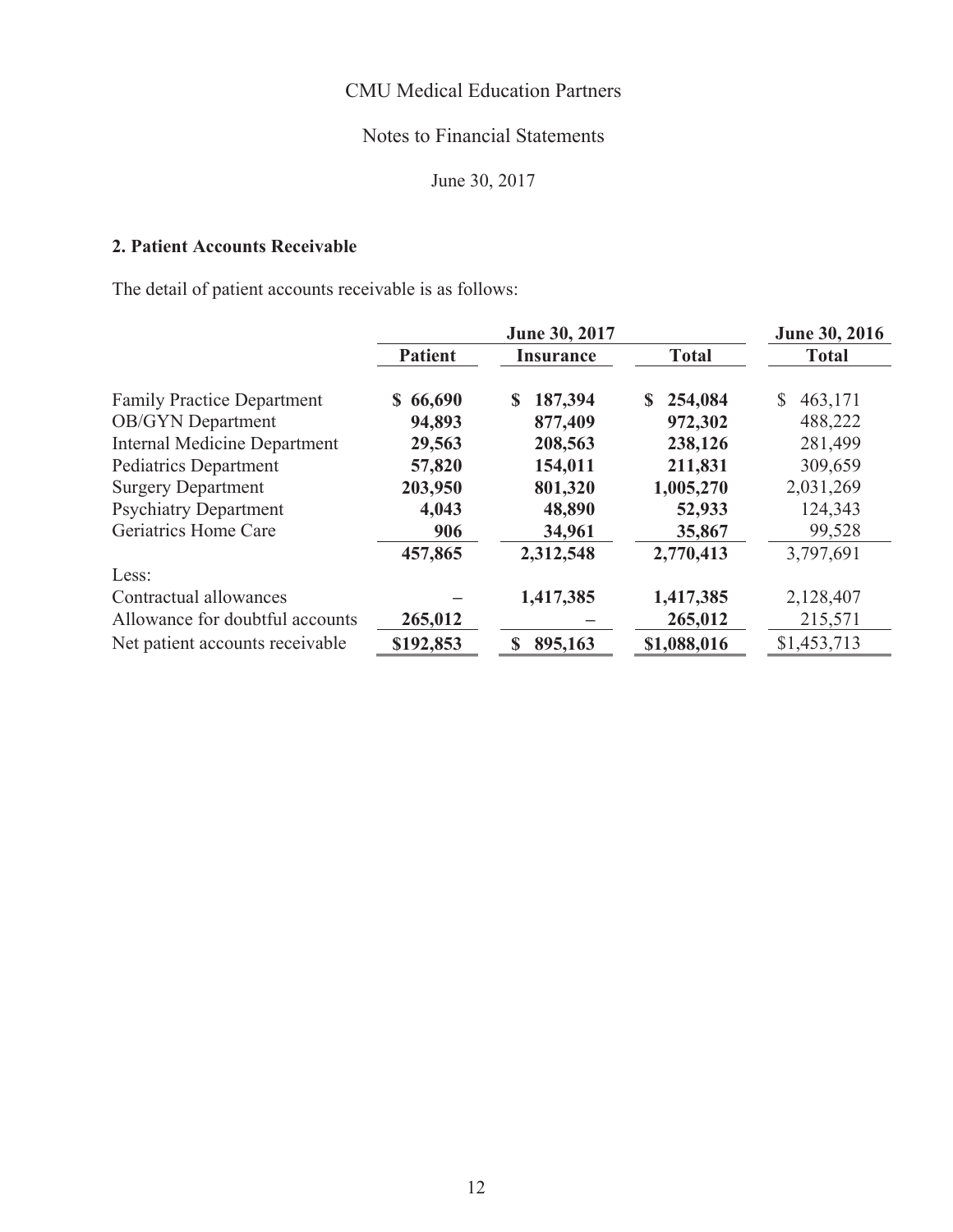# **Notes to Financial Statements**

June 30, 2017

# 3. Leasehold Improvements, Furniture, and Equipment

The detail of leasehold improvements, furniture, and equipment by department is as follows:

|                                                   | June 30 |             |              |             |
|---------------------------------------------------|---------|-------------|--------------|-------------|
|                                                   |         | 2017        |              | 2016        |
| Leasehold improvements, furniture, and equipment: |         |             |              |             |
| <b>Clinical Trials</b>                            | \$      | 1,108       | $\mathbb{S}$ | 1,108       |
| North Building                                    |         | 189,444     |              | 189,444     |
| <b>Student Programs</b>                           |         | 11,085      |              | 11,085      |
| Administration                                    |         | 206,435     |              | 265,962     |
| <b>Family Practice Department</b>                 |         | 191,500     |              | 191,168     |
| <b>OB/GYN</b> Department                          |         | 153,106     |              | 161,131     |
| <b>Internal Medicine Department</b>               |         | 133,749     |              | 140,423     |
| <b>Pediatrics Department</b>                      |         | 34,898      |              | 24,569      |
| <b>Surgery Department</b>                         |         | 123,062     |              | 126,067     |
| <b>Library Department</b>                         |         | 51,234      |              | 73,666      |
| <b>Graduate Medical Education</b>                 |         | 25,477      |              | 29,638      |
| <b>Emergency Medicine</b>                         |         | 32,582      |              | 36,803      |
| <b>Information Systems</b>                        |         | 516,763     |              | 520,810     |
| Leasehold Improvements                            |         | 2,596,818   |              | 2,148,073   |
| <b>Business Office</b>                            |         | 447,239     |              | 453,537     |
| Geriatrics Home Care                              |         | 10,418      |              | 15,704      |
| <b>Research Department</b>                        |         | 18,764      |              | 31,099      |
| <b>Psychiatry Department</b>                      |         | 22,964      |              | 22,964      |
| Saginaw Medical Control                           |         | 235,797     |              | 239,995     |
| <b>Sexual Assault Response Team</b>               |         | 28,261      |              | 28,261      |
| <b>Human Resources</b>                            |         | 25,938      |              | 25,938      |
| Simulation Lab                                    |         | 561,733     |              | 548,995     |
| <b>Continuing Medical Education</b>               |         | 15,621      |              | 15,621      |
|                                                   |         | 5,633,996   |              | 5,302,061   |
| Less: accumulated depreciation                    |         | 3,862,467   |              | 3,878,352   |
|                                                   |         | \$1,771,529 |              | \$1,423,709 |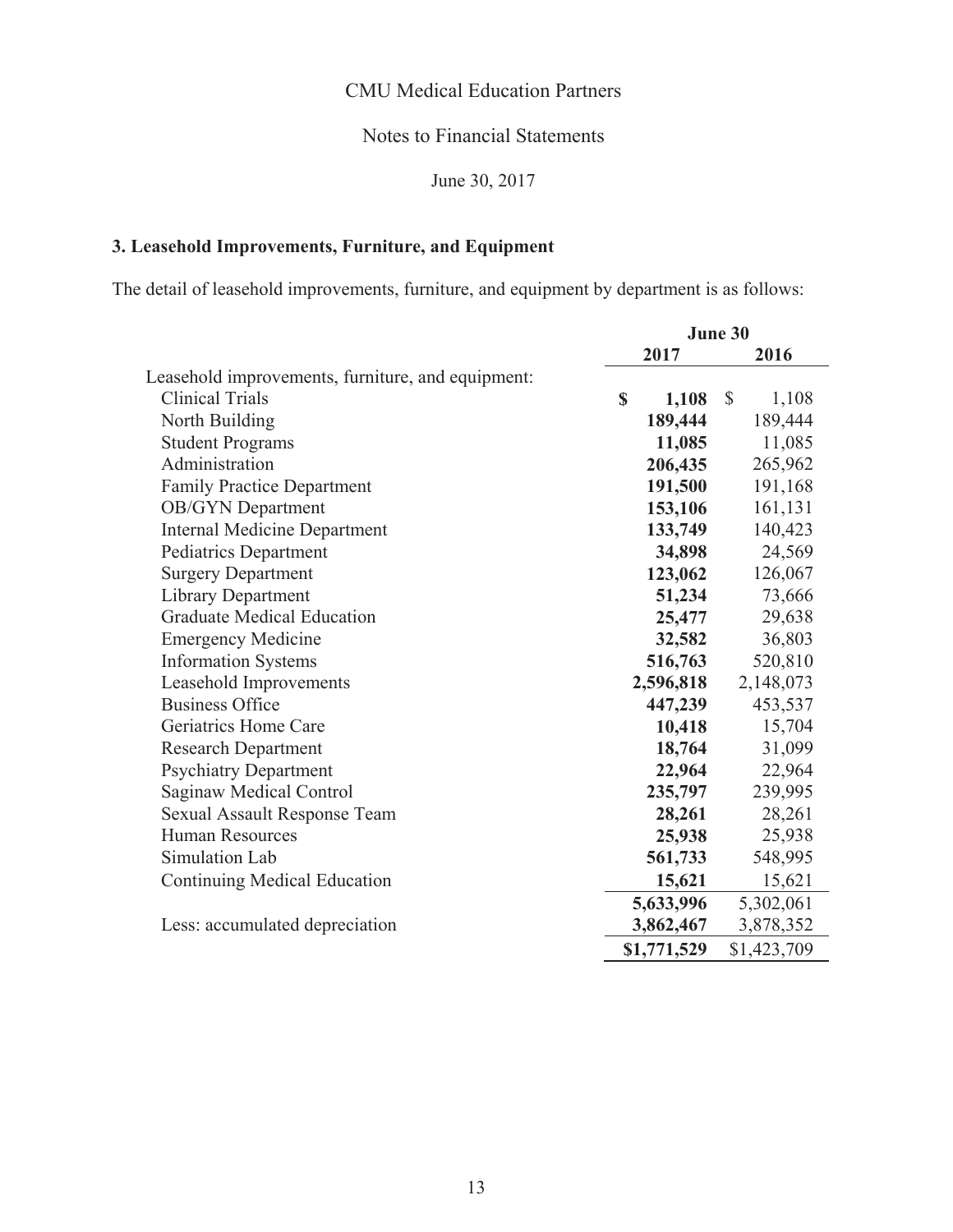## **Notes to Financial Statements**

June 30, 2017

## 4. Assets Whose Use is Limited

The composition of assets whose use is limited at June 30 is as follows:

|                            | 2017      |                      |           | 2016          |
|----------------------------|-----------|----------------------|-----------|---------------|
|                            | Cost      | Fair<br><b>Value</b> | Cost      | Fair<br>Value |
| Board designated:          |           |                      |           |               |
| Cash                       | \$112,571 | \$112,571            | \$139,017 | \$139,017     |
| Mutual funds: fixed income | 9,053     | 9,164                | 9,152     | 9,263         |
|                            | 121,624   | 121,735              | 148,169   | 148,280       |
| Malpractice funding – held |           |                      |           |               |
| by trustee:                |           |                      |           |               |
| Cash and short-term        |           |                      |           |               |
| investments                | 15,947    | 15,947               | 14,858    | 14,858        |
| Mutual funds:              |           |                      |           |               |
| Equities                   | 247,079   | 431,649              | 236,268   | 373,269       |
| Fixed income               | 246,810   | 252,740              | 232,541   | 241,715       |
|                            | 509,836   | 700,336              | 483,667   | 629,842       |
|                            | \$631,460 | \$822,071            | \$631,836 | \$778,122     |

Fair values of assets and liabilities measured on a recurring basis at June 30, 2017 and 2016 are as follows:

|                                                     | <b>Fair Value Measurements at Reporting Date Using</b> |                                                                                                             |                                                                                |                                                    |  |
|-----------------------------------------------------|--------------------------------------------------------|-------------------------------------------------------------------------------------------------------------|--------------------------------------------------------------------------------|----------------------------------------------------|--|
|                                                     | <b>Fair Value</b>                                      | <b>Quoted Prices in</b><br><b>Active Markets</b><br>for Identical<br><b>Assets/Liabilities</b><br>(Level 1) | <b>Significant</b><br><b>Other</b><br><b>Observable</b><br>Inputs<br>(Level 2) | Significant<br>Unobservable<br>Inputs<br>(Level 3) |  |
| June 30, 2017<br>Assets whose use is limited        | \$822,071                                              | \$822,071                                                                                                   |                                                                                |                                                    |  |
| <b>June 30, 2016</b><br>Assets whose use is limited | \$778,122                                              | \$778,122                                                                                                   | \$                                                                             |                                                    |  |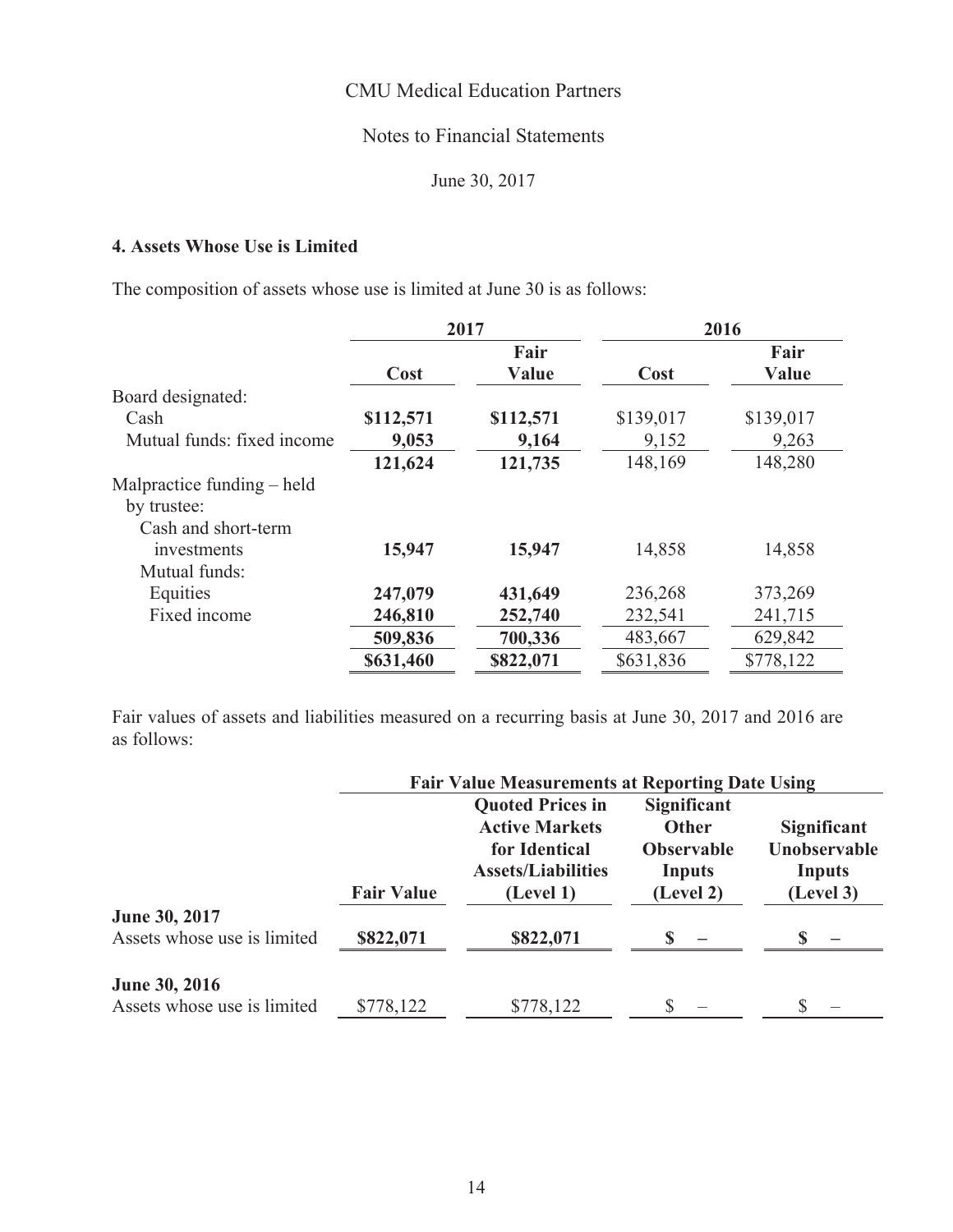#### Notes to Financial Statements

June 30, 2017

#### **5. Medical Educational Funding Receivable**

A master affiliation agreement between St. Mary's and Covenant (the Hospitals) provides for 100% of the direct graduate medical education (DGME), indirect medical education (IME), and other graduate medical education (GME) funding received by the Hospitals to pass through to the Corporation. An independent firm (The Rybar Group) was hired to review hospital cost report information and provide a report on filed cost report amounts. The initial affiliation agreement covered the 3 years ending June 30, 2009 and, through an amendment, was extended one year through June 30, 2010. The Hospitals are operated under the master affiliation agreement that was effective July 1, 2010 through June 30, 2013 and continued on a month-to-month basis until a new agreement was reached. Under the agreement, the Hospitals agreed to pay the Corporation for amounts not previously paid under the 2006 agreement subject to adjustment based on the Hospitals' receipt of their final cost reports. The 2010 agreement was terminated June 30, 2015.

Effective July 1, 2015, a new master affiliation agreement was signed. This agreement covers a 5 year period, ending June 30, 2020. Under this agreement, the Hospitals agree to pay the Corporation their proportionate share of funding shortfall within 30 days of receipt of the final cost report. Similarly, the Corporation has agreed to pay the Hospitals any excess funding within 30 days of receipt of the final cost report.

As of June 30, 2017, the Rybar Group has updated its report with the allocation of the receivable as follows:

|                  | St. Mary's | Covenant   |
|------------------|------------|------------|
|                  |            |            |
| Fiscal year 2011 | \$631,404  | \$577,344  |
| Fiscal year 2012 | (145, 857) | 648,600    |
| Fiscal year 2013 | (297, 406) | (19,056)   |
| Fiscal year 2014 | 45,475     | (400, 327) |
| Fiscal year 2015 | 294,945    | (542, 699) |
| Fiscal year 2016 | 278,937    | 87,876     |
| Fiscal year 2017 | (65,991)   | 463,994    |
| Total receivable | 741,507    | 815,732    |
| Allowance        | (222, 812) | (815, 732) |
| Net receivable   | \$518,695  | S          |

The Corporation recognized a total allowance of approximately \$1,039,000 in 2017 and \$1,400,000 in 2016, in anticipation of a variance between filed and final audited cost reports.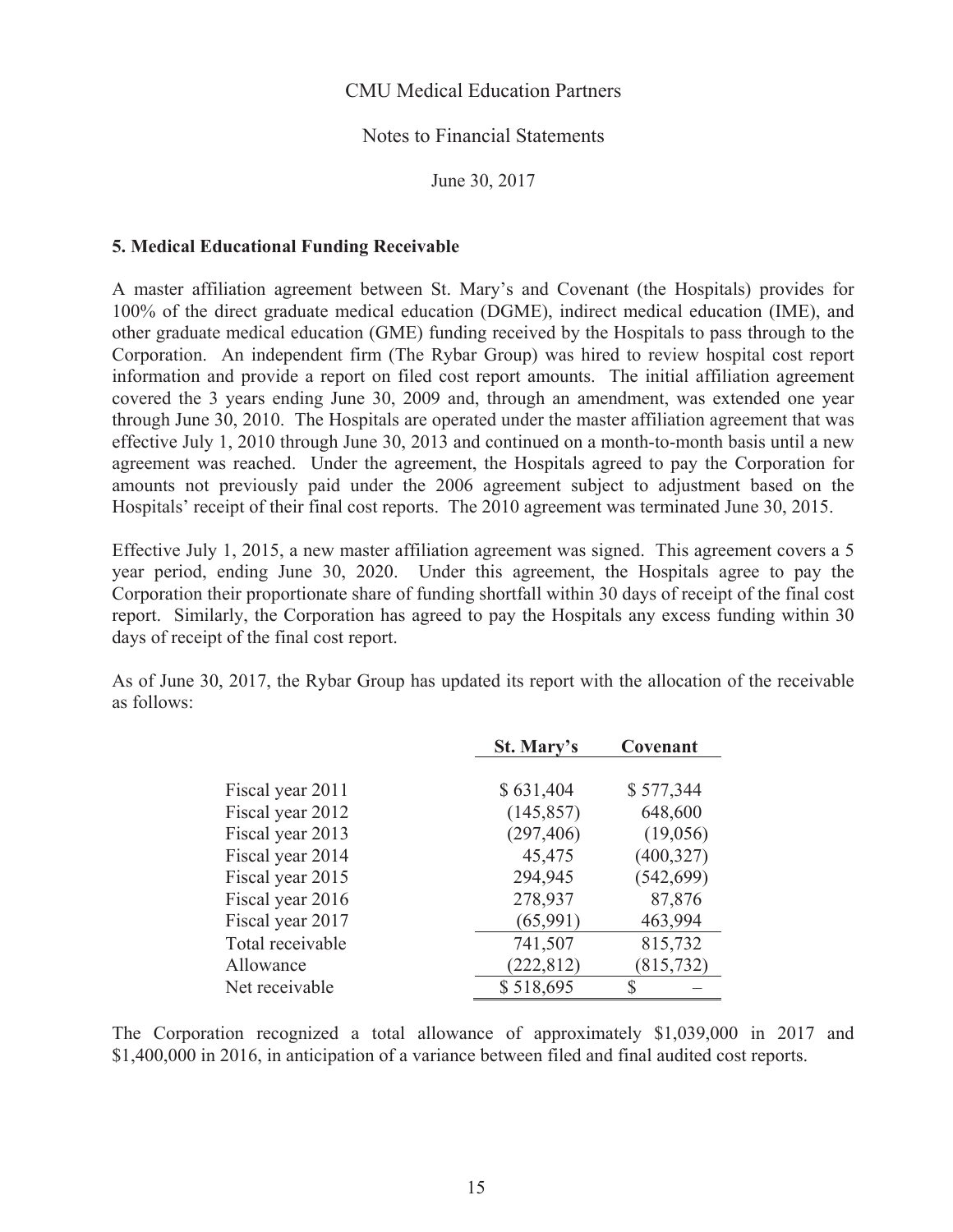## Notes to Financial Statements

June 30, 2017

## **5. Medical Educational Funding Receivable (continued)**

As of June 30, 2017, the cost reports for St. Mary's and Covenant have been finalized through the fiscal years shown below.

|                                    | St. Mary's | Covenant |
|------------------------------------|------------|----------|
|                                    |            |          |
| Medicare                           | 2014       | 2013     |
| Blue Cross Traditional, Blue Cross |            |          |
| Trust, and Blue Care Network       | 2015       | 2015     |
| Medicaid                           | 2013       | 2013     |

## **6. Payable to Hospitals**

Under the Master Affiliation Agreement, as of the end of each fiscal year, the Corporation should have a cash balance equal to 1) the sum of 45 days cash on hand plus 2) an amount equal to the budgeted capital expenditures, less budgeted depreciation (Annual Funding Reserve), for the following fiscal year. Under the agreement, two-thirds of the excess funding is payable to Covenant and one-third of the excess funding is payable to St. Mary's within 30 days of the calculation of the Annual Funding Reserve.

The Corporation has not recorded a payable for the years ended June 30, 2017 and 2016.

## **7. Notes Payable to Hospitals**

Under the Members' Agreement described in Note 1, the Hospitals were to receive their allocable share of net assets as of December 31, 2010. On February 7, 2012 an amendment to the Members' Agreement was made to maintain the Hospitals' allocable shares of net assets in the possession of the Corporation and the notes payable to hospitals were reclassified as additional members' equity. There were no notes payable to St. Mary's and Covenant at June 30, 2017 or 2016.

## **8. Money Accumulation Pension Plan**

In 1974, the Corporation established a money accumulation pension plan for all eligible employees. Any employee who has completed more than 1,000 hours of service and has attained the age of 21 is eligible to participate.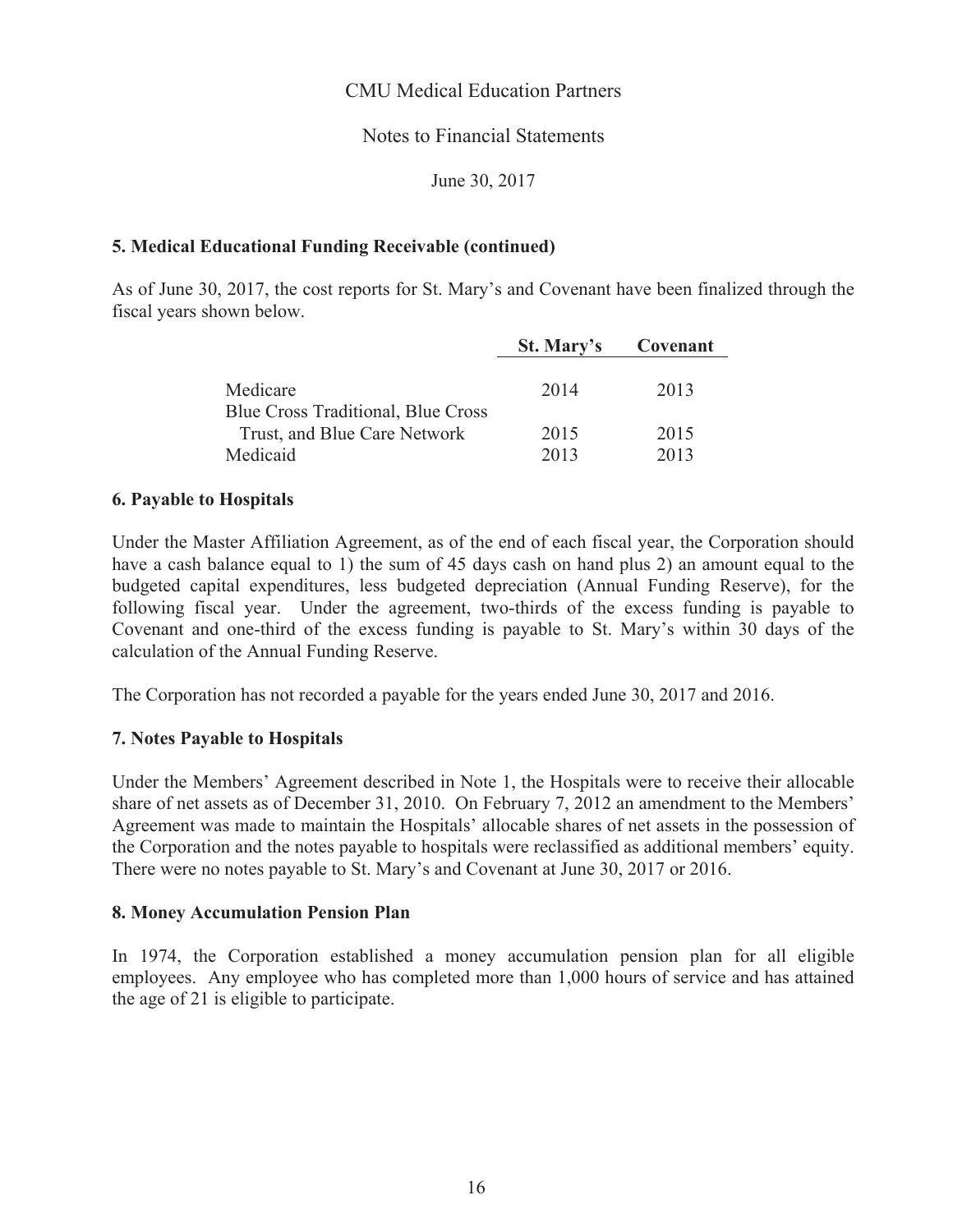## Notes to Financial Statements

June 30, 2017

#### 8. Money Accumulation Pension Plan (continued)

The Corporation contributed 4 percent of the participants' pay into the program for both the years ended June 30, 2017 and 2016. The cost to the Corporation was approximately \$503,000 for the year ended June 30, 2017 and \$509,000 for the year ended June 30, 2016.

## **9. Lease Commitments**

During 1976, the Corporation entered into a 25-year lease agreement beginning in 1978 upon completion of construction with Saginaw Medical Center for the occupancy of a portion of the Clinical Arts and Education Center. During the year ended June 30, 2002, the lease was amended and provided for a renewal option for an additional 5 years ending in August 2006. During the year ended June 30, 2007, the lease was not amended and the Corporation has continued payments on a month to month basis. Total lease expense related to this rental was \$600,606 for the year ended June 30, 2017 and \$600,606 for the year ended June 30, 2016.

In 2003, the Corporation began a 10-year lease agreement with SSP Associates upon the completion of construction for the occupancy of an office complex in Saginaw, Michigan. The Corporation exercised a renewal option for an additional 5 years and covers the period through February 2018. In 2013, the Corporation entered into a 15-year lease with MSA Ventures II LLC for commercial office space in Saginaw, Michigan. Total lease expense for multi-year noncancelable and cancelable leases was approximately \$431,000 for the year ended June 30, 2017 and \$389,000 for the year ended June 30, 2016. The future lease commitments as of June 30, 2017 for all non-cancelable leases are as follows:

| 2017-18    | 322,000     |
|------------|-------------|
| 2018-19    | 257,000     |
| 2019-20    | 236,000     |
| 2020-21    | 234,000     |
| 2021-22    | 203,000     |
| Thereafter | 1,192,000   |
|            | \$2,444,000 |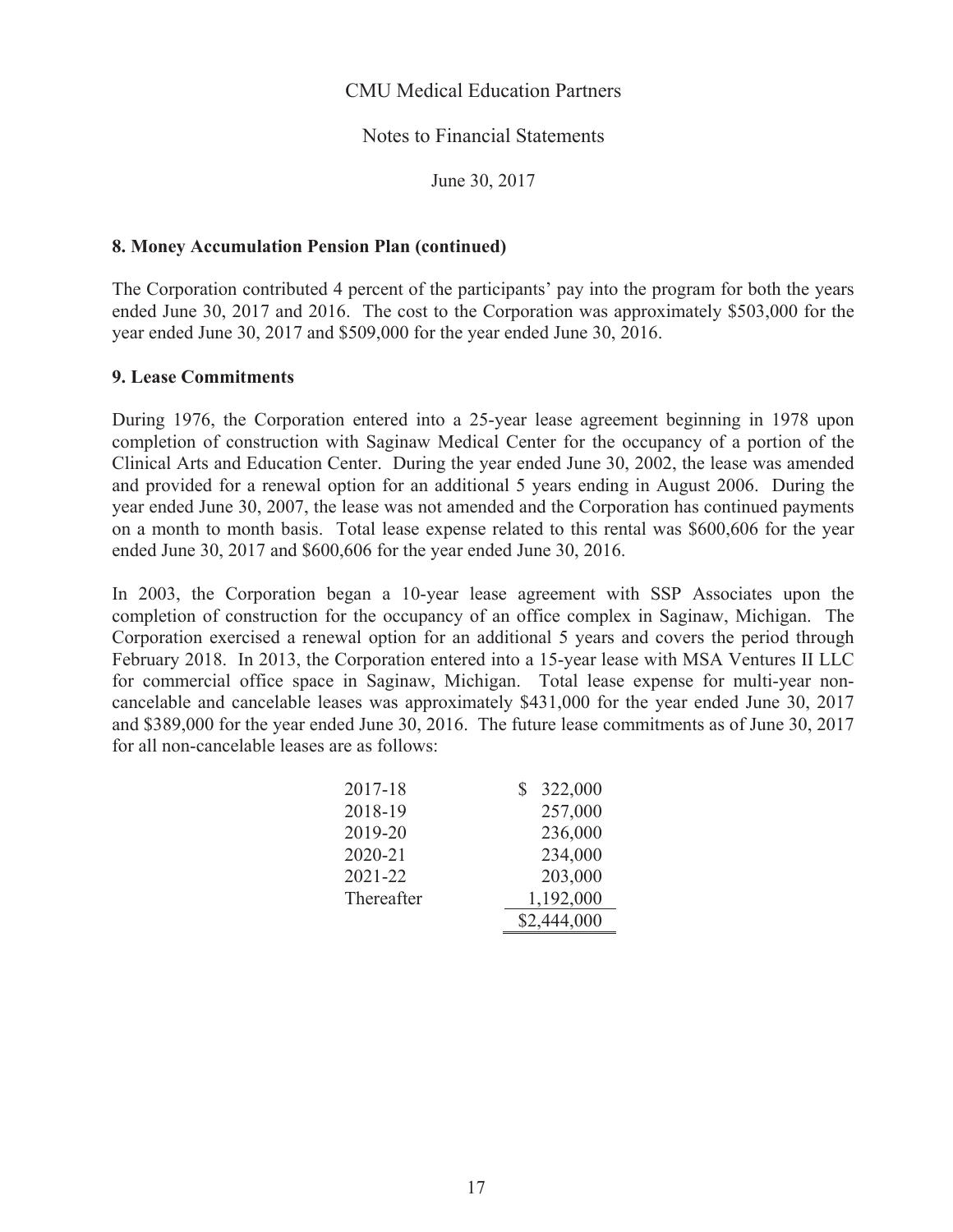## Notes to Financial Statements

June 30, 2017

## 10. Professional Liability Insurance

The Corporation was self-insured for professional medical malpractice through December 31, 2010 for claims based on occurrences on or before December 31, 2010. In connection with the self-insurance program, the Corporation has:

- Determined aggregate limits of \$100,000/\$300,000 for residents and \$200,000/\$600,000 for  $\bullet$ doctors.
- Established a trust fund and placed the management of the fund in the hands of an  $\bullet$ independent fiduciary who has legal title to it and is responsible for its proper administration and control.

|                                                       | June 30     |             |
|-------------------------------------------------------|-------------|-------------|
|                                                       | 2017        | 2016        |
| Estimated professional liability under self-insurance | \$75,900    | \$163,892   |
| Total malpractice assets:                             |             |             |
| Investments under professional liability funding      |             |             |
| arrangement – held by the trustee, at fair value      | 700,336     | 629,842     |
| Over funding of liability                             | \$(624,436) | \$(465,950) |

Claim losses based upon occurrences prior to July 1, 1986 remain insured under prior insurance policies subject to the policy limits.

Effective November 1, 2012, the Corporation purchased commercial insurance coverage for professional medical malpractice. Coverage consists of \$2,000,000 per occurrence with an annual aggregate to  $$12,000,000$ .

Malpractice and other claims have been asserted against the Corporation by various claimants. Such claims are in various stages of processing and some may be litigated. Accordingly, management and counsel cannot determine the ultimate outcome of the actions commenced. In the opinion of management, all such matters are adequately covered by prior and existing insurance policies and the Self-Insurance Trust Fund.